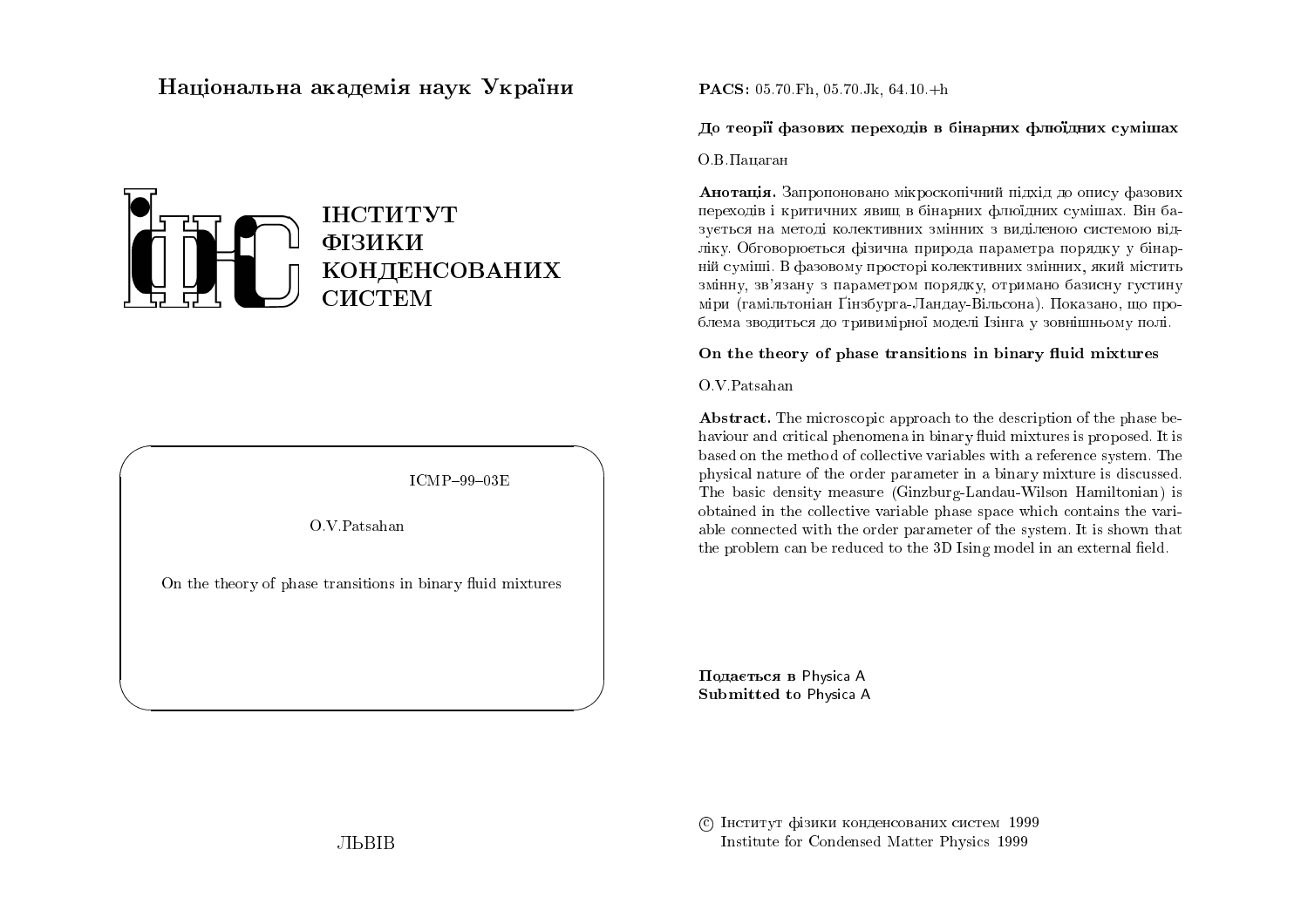## 1. Introduction

The study of phase transitions and critical phenomena in multicomponent fluid systems is very interesting from the theoretical as well as practical point of view. Whereas in one-component fluid systems only gasliquid equilibria exist, three different types of two-phase equilibria have to be considered in fluid mixtures: gas-liquid, liquid-liquid and gas-gas equilibria. Despite the numerous experimental results now available [1]- [5], theoretical achievements in understanding a microscopic mechanism of phase behaviour and nonuniversal critical properties of multicomponent fluids are limited. Most of the theoretical studies devoted to this problem may be divided into three main groups: phenomenological theories, mean field approaches and integral equation methods. The phenomenological approaches  $[6]$ - [11] give predictions about critical exponents and scaling functions but no quantitative estimates of nonuniversal critical amplitudes are possible within this framework. The problem of the phase diagram sensitivity to the microscopic model also remains unsolved. The mean field theories [12] and integral equation methods [13] reproduce different phase diagram types by varying the microscopic parameters but give qualitative estimates.

Of special interest are Refs. [22]  $\cdot$  [27] devoted to the study of both the universal and nonuniversal properties. They are based on the previously proposed approach to the study of the gas-liquid critical point in a onecomponent fluid., namely, the hierarchical reference theory (HRT) [28]. On the microscopic Hamiltonian grounds, the HRT develops the renormalization group structure near a critical point. Recently this approach was also used for studying the 3D Ising model [29].

In spite of the doubtless success of the HRT the problem remains of constructing a theory that allows within a unified approach a complete description of the phase behaviour of multicomponent continuous systems beginning with the Hamiltonian and ending with the thermodynamic functions in the neighbourhood of the phase transition point. This program has already been accomplished in both the 3D Ising model [32] and a simple fluid near the gas-liquid critical point [33]-[35]. Within the framework of the  $\phi^4$  model this approach has permitted to obtain the non-classical critical exponents and analytical expressions for thermodynamic functions.

This theory has its origin in the approach based on the functional representation of a partition function in the collective variables  $(CV)$ space [31]. First the method of CV was proposed for a study of the charged particles systems [30] - [31] and then it was applied to the second

order phase transition theory [32]. The point is that the statistical description of the phase transition is to be performed in the appropriate phase space specific for a certain physical model. Among the independent variables of this space there must be those connected with order parameters. This phase space forms a set of CV. Each of them is a mode of density fluctuations corresponding to the specific feature of the model under consideration. In particular, for a magnetic system the CV are variables connected with spin density fluctuation modes, for a onecomponent fluid – with particle density fluctuation modes. What is the content of the CV for a multicomponent system? We will answer this question below.

Experiments have shown that fluids and fluid mixtures near the ordinary critical points belong to the universality class of Ising-like systems [3]. Thus, a study of critical properties of multicomponent systems requires, on the one hand, an extension of the method worked out for one-component fluids and, on the other hand, their further development. In [36,37] we developed the CV method with a reference system  $(RS)$ for the case of a grand canonical ensemble for a multicomponent system. Within the framework of this approach the phase diagram of a symmetrical mixture was examined in detail [38]-[41]. Our previous study has been mainly restricted to the Gaussian model. In [37] we obtained the explicit form of the Ginzburg-Landau-Wilson Hamiltonian  $(\phi^4 \text{ model})$ for a binary symmetrical mixture in the vicinity of the gas-gas demixing critical point. In this paper we generalize the approach in the case of a non-symmetrical binary fluid system (the system of different size particles interacting via different potentials).

The layout of the paper is as follows. We give a functional representation of a grand partition function of a two-component system in Section 2. The physical nature of the order parameter in a binary mixture is discussed in Section 3. In Section 4 we construct the basic density measure (Ginzburg-Landau-Wilson Hamiltonian) with respect to the CV which include a variable corresponding to the order parameter.

# 2. Functional representation of the grand partition function of a binary mixture

Let us consider a classical two-component system of interacting particles consisting of  $N_a$  particles of species a and  $N_b$  particles of species b. The system is in volume  $V$  at temperature  $T$ .

Let us assume that an interaction in the system has a pairwise additive character. The interaction potential between a  $\gamma$  particle at  $\vec{r}_i$  and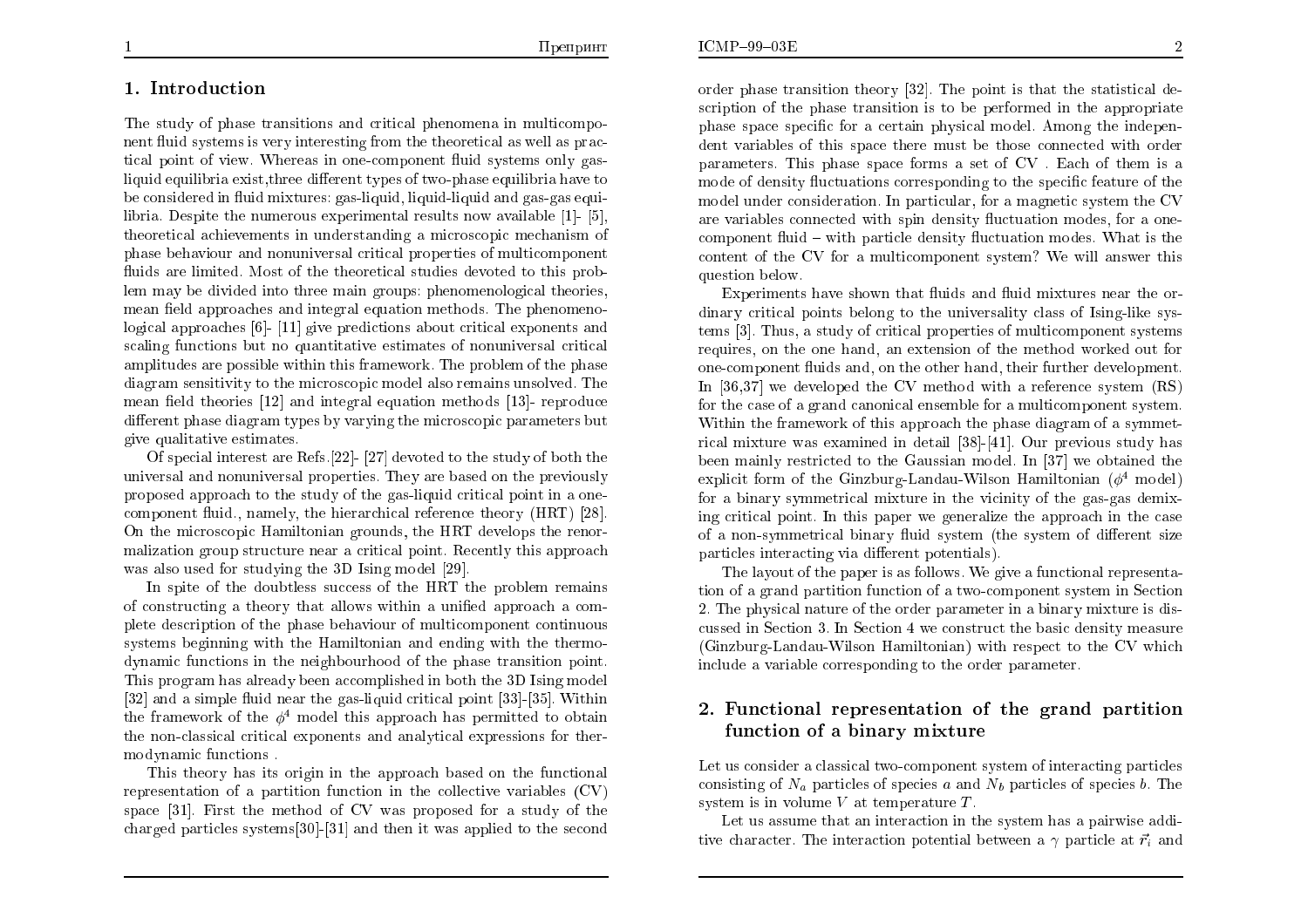a  $\delta$  particle at  $\vec{r}_i$  may be expressed as a sum of two terms:

$$
U_{\gamma\delta}(r_{ij}) = \psi_{\gamma\delta}(r_{ij}) + \phi_{\gamma\delta}(r_{ij}),
$$

where  $\psi_{\gamma\delta}(r)$  is a potential of a short-range repulsion that will be chosen as an interaction between two hard spheres  $\sigma_{\gamma\gamma}$  and  $\sigma_{\delta\delta}$ .  $\phi_{\gamma\delta}(r)$  is an attractive part of the potential which dominates at large distances. An arbitrary positive function belonging to the  $L_2$  class can be chosen as the potential  $\phi_{\gamma\delta}(r)$ .

Further consideration of the problem is done in the extended phase space: in the phase space of the Cartesian coordinates of the particles and in the CV phase space. An interaction connected with repulsion (potential  $\psi_{\gamma\delta}(r)$  is considered in the space of the Cartesian coordinates of the particles. We call this two-component hard spheres system a reference system (RS). The interaction connected with an attraction (potential  $\phi_{\gamma\delta}(r)$  is considered in the CV space. The phase space overflow is cancelled by introduction of the transition Jacobian. The contribution of the short-range forces to the long-range interaction screening is ensured by averaging this Jacobian over the RS.

Then a grand partition function in the CV representation with a RS can be written as (for details see Appendix A):

$$
\Xi=\Xi_0\Xi_1,
$$

where  $\Xi_0$  is the grand partition function of the RS. The thermodynamic and structural properties of the RS are assumed to be known. Although it is known that mixtures with only repulsive interactions might undergo a phase transition [43], we assume that in the region of temperatures, concentrations and densities we are interested in, thermodynamic functions of the RS remain analytic.  $\Xi_1$  has the following form:

$$
\Xi_1 = \int (d\rho) (dc) \exp \left[ \beta \mu_1^+ \rho_0 + \beta \mu_1^- c_0 - \frac{\beta}{2V} \sum_{\vec{k}} [\tilde{V}(k) \rho_{\vec{k}} \rho_{-\vec{k}} + \tilde{W}(k) c_{\vec{k}} c_{-\vec{k}} + \tilde{U}(k) \rho_{\vec{k}} c_{-\vec{k}}] \right] J(\rho, c).
$$
\n(2.1)

Here the following notations are introduced:

 $\rho_{\vec{k}}$  and  $c_{\vec{k}}$  are the CV connected with total density fluctuation modes and relative density (or concentration) fluctuation modes in the binary system.

Functions  $\mu_1^+$  and  $\mu_1^-$  have the form:

$$
\mu_1^+ = \frac{\sqrt{2}}{2} (\mu_1^a + \mu_1^b), \qquad \mu_1^- = \frac{\sqrt{2}}{2} (\mu_1^a - \mu_1^b) \tag{2.2}
$$

(the expressions for  $\mu_1^{\gamma}$  are given in Appendix A) and are determined from the equations

$$
\frac{\partial \ln \Xi_1}{\partial \beta \mu_1^+} = \langle N \rangle, \tag{2.3}
$$

$$
\frac{\partial \ln \Xi_1}{\partial \beta \mu_1^-} = \langle N_a \rangle - \langle N_b \rangle. \tag{2.4}
$$

$$
\begin{array}{rcl}\n\dot{V}(k) & = & (\ddot{\phi}_{aa}(k) + \ddot{\phi}_{bb}(k) + 2\dot{\phi}_{ab}(k))/2 \\
\tilde{W}(k) & = & (\ddot{\phi}_{aa}(k) + \ddot{\phi}_{bb}(k) - 2\ddot{\phi}_{ab}(k))/2 \\
\tilde{U}(k) & = & (\ddot{\phi}_{aa}(k) - \ddot{\phi}_{bb}(k))/2,\n\end{array}\n\tag{2.5}
$$

$$
J(\rho, c) = \int (d\omega) \, (d\gamma) \exp\left[i2\pi \sum_{\vec{k}} (\omega_k \rho_k + \gamma_k c_k)\right] J(\omega, \gamma),\tag{2.6}
$$

$$
J(\omega, \gamma) = \exp\Big[\sum_{n\geq 1} \sum_{i_n\geq 0} \frac{(-i2\pi)^n}{n!} \sum_{\vec{k}_1...\vec{k}_n} M_n^{(i_n)}(0, \dots, 0) \times
$$

$$
\gamma_{\vec{k}_1} \dots \gamma_{\vec{k}_{i_n}} \omega_{\vec{k}_{i_{n+1}}} \dots \omega_{\vec{k}_n}\Big].
$$
 (2.7)

Index  $i_n$  is used to indicate the number of variables  $\gamma_{\vec{k}}$  in the cumulant expansion (2.6). Cumulants  $M_n^{(i_n)}$  are expressed as linear combinations of the partial cumulants  $M_{\gamma_1...\gamma_n}$  (see (5.3)) and are presented for  $\gamma_1, \ldots, \gamma_n = a, b$  and  $n \leq 4$  in [37] (see Appendix B in [37]).

Formulas  $(2.1)$ - $(2.7)$  are the initial working formulas in our study of phase transitions in binary fluids.

### 3. The order parameter in a binary mixture

A choice of the order parameter in multicomponent fluid mixtures is a serious problem because the character of the phase transition can be changing continuously from the pure gas-liquid transition to the mixingdemixing one. The question of the physical nature of the order parameter in binary fluid mixtures has been considered until recently from the point of view of both the phenomenological theory  $[10,11]$  and the microscopic approach [20], [23], [37], [42]. Nowadays the commonly accepted idea is that both the gas-liquid and mixing-demixing phase transitions are accompanied by total density fluctuations as well as by relative density (or concentration) fluctuations. This is the only symmetrical mixture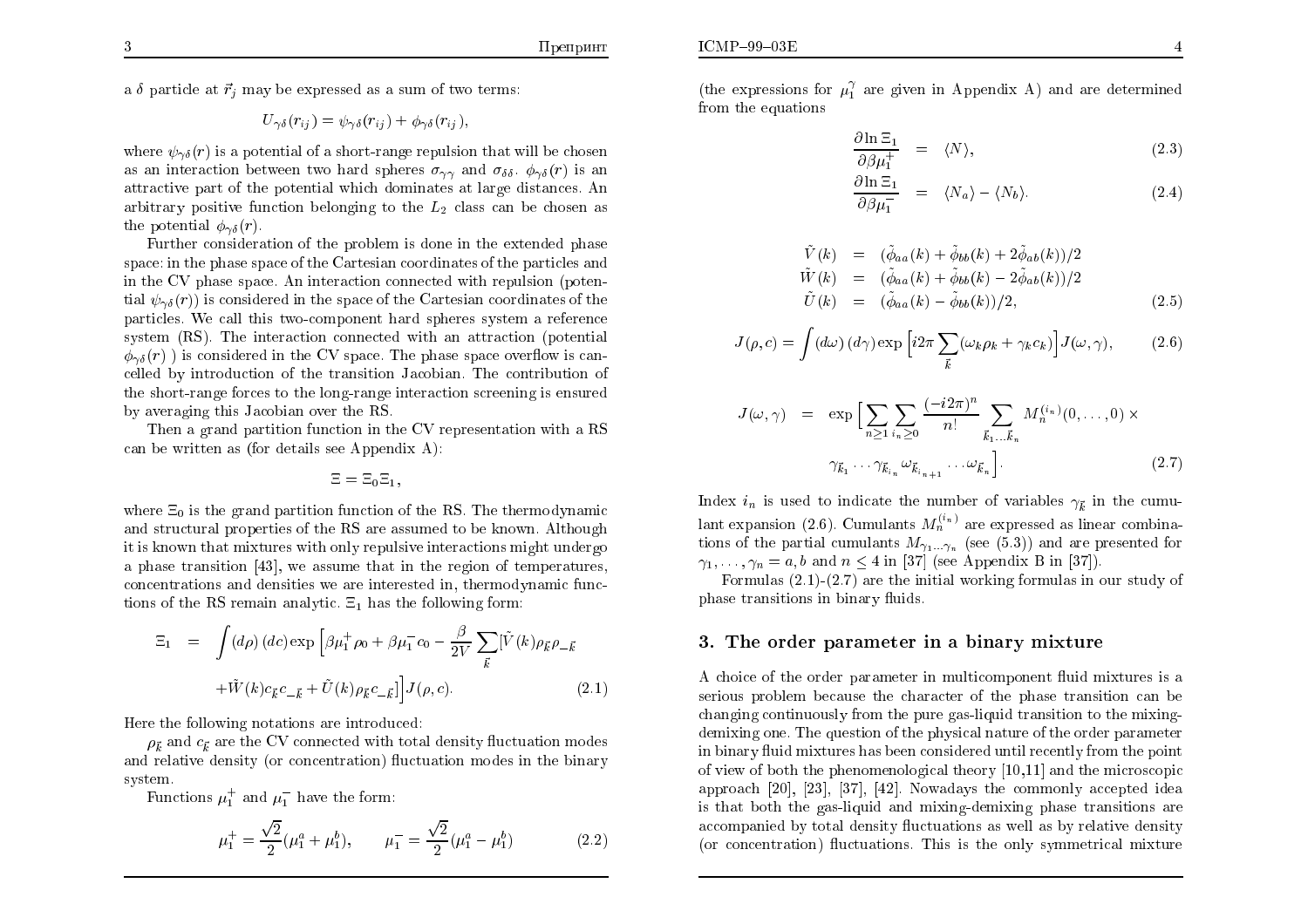which exhibits a complete distinction between these two processes [37]. However, most likely such an "ideal" system does not occur in reality. In real mixtures the contribution from each type of the fluctuation processes changes along the critical curve. The evaluation of such contributions at each critical curve point is essential to the definition of the order parameter and to the understanding of the phase transition character in the mixture. It seems to us that in our approach the question of the physical nature of the order parameter has a consistent and clear solution. Here we shall briefly focus on it.

Let us consider the Gaussian approximation of functional integral  $(2.1)-(2.7)$ . This approximation, also known as the random-phase approximation, yields the correct qualitative picture of the phenomena under consideration. As the result of the integration over variables  $\gamma_k$  and  $\omega_k$ ,  $\Xi_1$  can be rewritten as

$$
\Xi_1^G = \frac{1}{2\pi} \prod_{\vec{k}}' \frac{1}{\pi} \frac{1}{\sqrt{\Delta(k)}} \int (d\rho) \, (dc) \exp \left[ \rho_0 (\beta \mu_1^+ + \aleph_1/\Delta) + c_0 (\beta \mu_1^- + \aleph_2/\Delta) - (M_1^{(0)} \aleph_1 + M_1^{(1)} \aleph_2) - \frac{1}{2} \sum_{\vec{k}} [\rho_{\vec{k}} \rho_{-\vec{k}} A_{11}(k) + c_{\vec{k}} c_{-\vec{k}} A_{22}(k) + 2\rho_{\vec{k}} c_{-\vec{k}} A_{12}(k)] \right], \tag{3.1}
$$

where

$$
\aleph_1 = M_2^{(2)} M_1^{(0)} - M_2^{(1)} M_1^{(1)}, \qquad \aleph_2 = M_2^{(0)} M_1^{(0)} - M_2^{(1)} M_1^{(0)}
$$
  

$$
A_{11}(k) = -\frac{1}{2} \left( \frac{\beta}{V} \tilde{V}(k) + \frac{M_2^{(2)}}{\Delta} \right)
$$
  

$$
A_{22}(k) = -\frac{1}{2} \left( \frac{\beta}{V} \tilde{W}(k) + \frac{M_2^{(0)}}{\Delta} \right)
$$
  

$$
A_{12}(k) = -\frac{1}{2} \left( \frac{\beta}{V} \tilde{U}(k) - \frac{M_2^{(1)}}{\Delta} \right)
$$
  

$$
\Delta = M_2^{(0)} M_2^{(2)} - (M_2^{(1)})^2.
$$
 (3.2)

In order to determine the phase space of the CV connected with the order parameters we introduce independent collective excitations by diagonalizing the square form in  $(3.1)$  by means of the orthogonal transformation:

$$
\rho_{\vec{k}} = A(k)\eta_{\vec{k}} + B(k)\xi_{\vec{k}} \n c_{\vec{k}} = C(k)\eta_{\vec{k}} + D(k)\xi_{\vec{k}}.
$$
\n(3.3)

The explicit forms for coefficients  $A(k)$ ,  $B(k)$ ,  $C(k)$  and  $D(k)$  are given in Appendix B.

As a result, we have

$$
\Xi_1^G = \frac{1}{2\pi} \prod_{\vec{k}}' \frac{1}{\pi} \frac{1}{\sqrt{\Delta(k)}} \int (d\eta) \ (d\xi) \exp \left[ \eta_0 (AM_1 + CM_2) + \xi_0 (BM_1 + DM_2) - (M_1^{(0)} \aleph_1 + M_1^{(1)} \aleph_2) / (\Delta(0)) - \frac{1}{2} \sum_{\vec{k}} (\varepsilon_{11}(k) \eta_{\vec{k}} \eta_{-\vec{k}} + \varepsilon_{22}(k) \xi_{\vec{k}} \xi_{-\vec{k}}) \right], \tag{3.4}
$$

where

$$
\varepsilon_{ii}(k) = -(A_{11}(k) + A_{22}(k) \mp \sqrt{(A_{11}(k) - A_{22}(k))^2 + 4A_{12}^2(k)}). \tag{3.5}
$$

One of the quantities  $(3.5)(or both)$  tends to zero as the critical temperature is approached. On the other hand, we have to find such a CV  $\eta_{\vec{k}^*}$  (or  $\xi_{\vec{k}^*}$ ) which is connected with the order parameter. Index  $\vec{k}^*$  must correspond to the point of minimum of one of the functions  $\varepsilon_{11}(k)$  or  $\varepsilon_{22}(k)$  ( or both). These functions depend on temperature, attractive potentials  $\phi_{\gamma\delta}(k)$  and characteristics of the RS. The RS enters into (3.5) by cumulants  $M_{\gamma\delta}(k)$ .  $M_{\gamma\delta}(k)$  can be expressed by the Fourier transforms of the direct correlation functions  $C_{\gamma\delta}(k)$  by means of the Ornstein-Zernike equations for a mixture. In [44] the analytic solution of the Percus-Yevick equation for a hard sphere binary mixture was obtained.

Coefficients  $\varepsilon_{11}(k)$  and  $\varepsilon_{22}(k)$  are studied both as wave vector functions at different values of temperature T, density  $\eta$  and concentration x including the gas-liquid and mixing-demixing critical points (see Fig. 1) [40] and as temperature functions at  $\vec{k} = 0$  (see Fig. 2) [41]. The results show that branch  $\varepsilon_{11}(k)$  becomes a critical one no matter whether the system approaches the gas-liquid or gas-gas demixing critical point. Moreover,  $\varepsilon_{11}(k)$  and  $\varepsilon_{22}(k)$  have the minima at  $\vec{k} = 0$  [40]. Hence we can draw the following conclusions:

- 1. Branch  $\varepsilon_{11}(k)$  is always critical
- 2. Because  $\varepsilon_{11}(k)$  has the minimum at  $\vec{k} = 0$ , the CV connected with the order parameter is  $\eta_0$  in the case of the gas-liquid critical point as well as in the case of the mixing-demixing phase transition. The particular form of  $\eta_0$  for each of these phenomena can be determined by means of the relations between the microscopic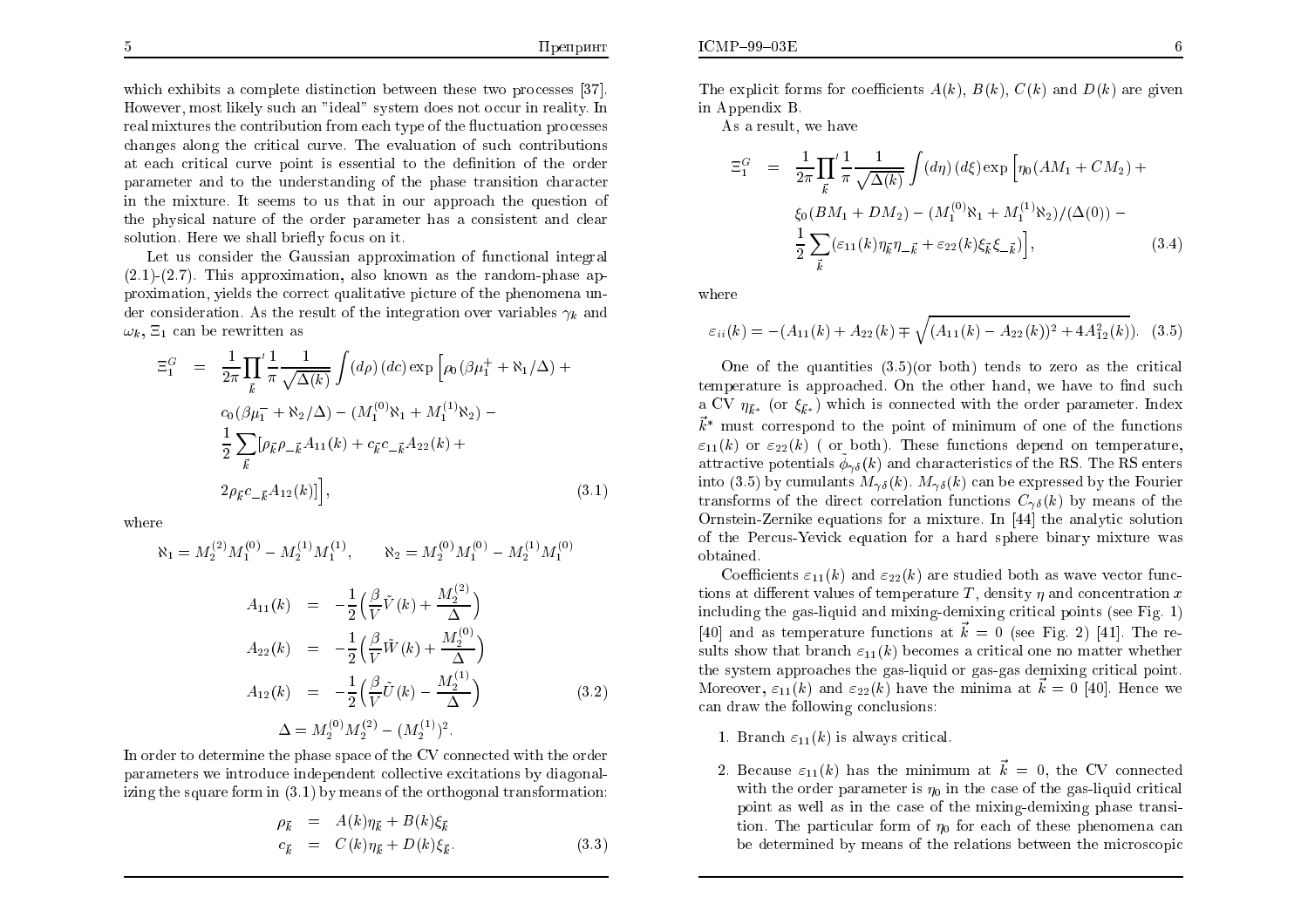

Figure 1. Coefficients  $\varepsilon_{11}(k)$  and  $\varepsilon_{22}(k)$  as functions of k for the  $NH_3-N_2$ mixture. The solid curves represent the gas-gas demixing critical point  $(T = 413^{\circ} K, \eta = 0.45, x = 0.5)$  and the dashed curves represent the gas-liquid critical point  $(T = 373^\circ K, \eta = 0.12, x = 0.5)$  [40]

parameters, temperature, density and concentration of the system, e.g. by means of coefficients  $A, B, C$  and  $D$ .

3. In the plane  $(\rho_0, c_0)$  we have distinguished two directions: the direction of strong fluctuations  $\eta_0$  and the direction of weak fluctuations  $\xi_0$ . As a result, we can write the conditions for the binary mixture critical point in the form:

$$
\left[\frac{\partial^2 \Omega}{\partial \eta_0^2}\right]_c = 0, \tag{3.6}
$$

$$
\left[\frac{\partial^2 \Omega}{\partial \eta_0 \partial \xi_0}\right]_c = 0, \tag{3.7}
$$

$$
\left[\frac{\partial^3 \Omega}{\partial \eta_0^3}\right]_c = 0, \tag{3.8}
$$

where  $\Omega = -kT \ln \Xi$  is a grand canonical potential.

Now let us consider equations (3.3) at  $k = 0$ . From (3.3) it follows that

$$
\eta_0 = \pm D(0)\rho_0 \mp B(0)c_0 \n\xi_0 = \mp C(0)\rho_0 \pm A(0)c_0,
$$
\n(3.9)

where the upper sign corresponds to the case

$$
|A_{12}| = -A_{12} \qquad (AD - BC = 1) \tag{3.10}
$$

and the lower sign corresponds to

$$
|A_{12}| = A_{12} \qquad (AD - BC = -1). \tag{3.11}
$$

On the other hand,  $(3.9)$  can be rewritten as

$$
\eta_0 = \pm \rho_0 \cos \theta \pm c_0 \sin \theta
$$
  
\n
$$
\xi_0 = -\rho_0 \sin \theta + c_0 \cos \theta.
$$
 (3.12)

Comparing (3.9) and (3.12) we can determine rotation angle  $\theta$  of axes  $\eta_0$  and  $\xi_0$  in the  $(\rho_0, c_0)$  plane from the equation

$$
\tan \theta = \frac{C}{A} \tag{3.13}
$$

(in both cases  $(3.10)$  and  $(3.11)$ ). In the case  $(3.11)$  transformation  $(3.12)$ ) corresponds to both the mirror image with respect to the  $c_0$  axis and the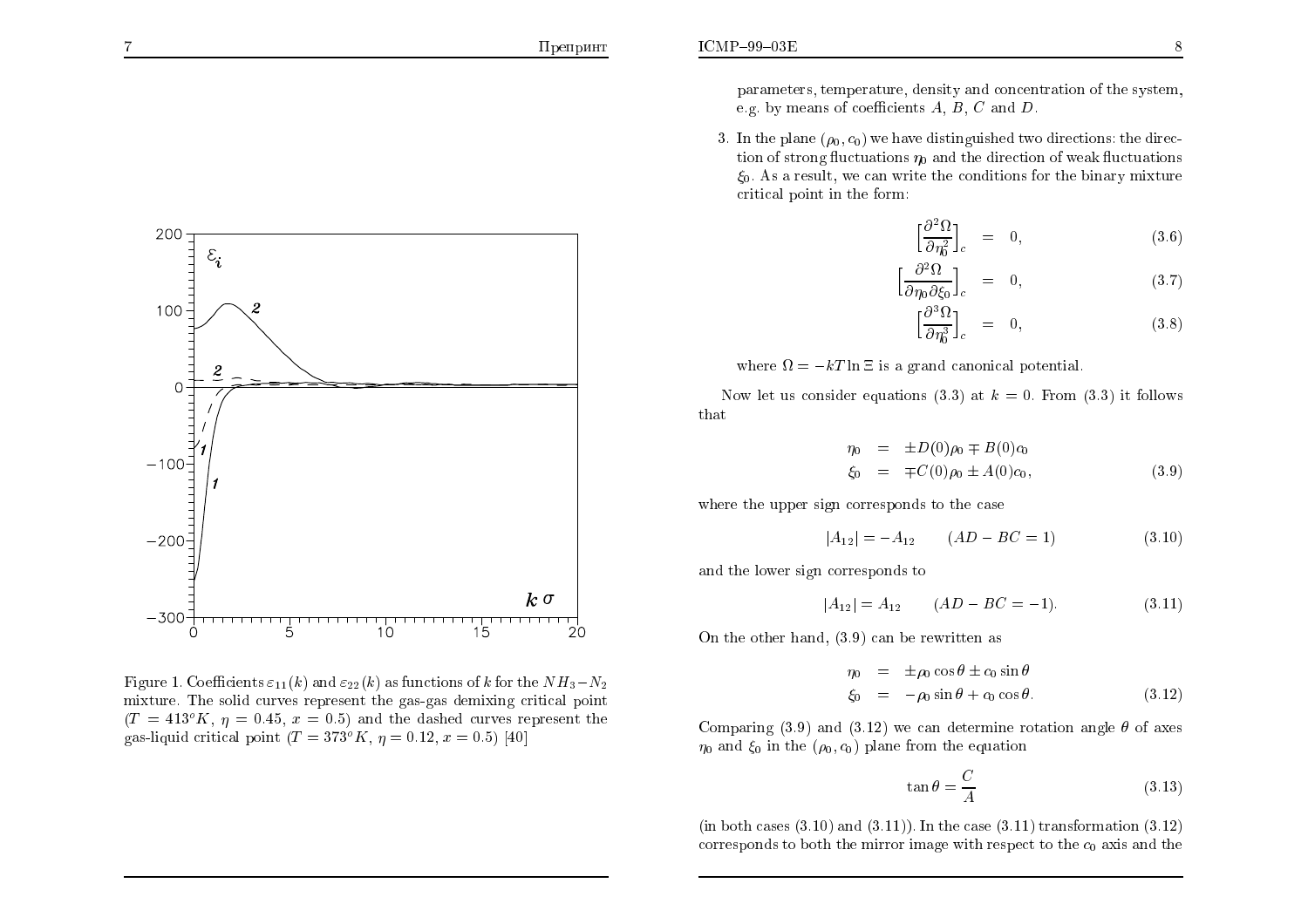

Figure 2. Coefficients  $\varepsilon_{11}(k = 0)$  and  $\varepsilon_{22}(k = 0)$  as functions of the dimensionless temperature T at  $q = 1.0$ ,  $\alpha = 1.0$ ,  $\eta = 0.26$  and  $x = 0.7$ for different values of r  $(\varepsilon_{ii}(k=0))$  are obtained for a binary hard core Yukawa mixture [41])



Figure 3. Density-concentration projection of the critical line of the model binary mixture at  $\alpha = 1.0$ ,  $q = 0.9$  and  $r = 0.6$ (mean field approximation)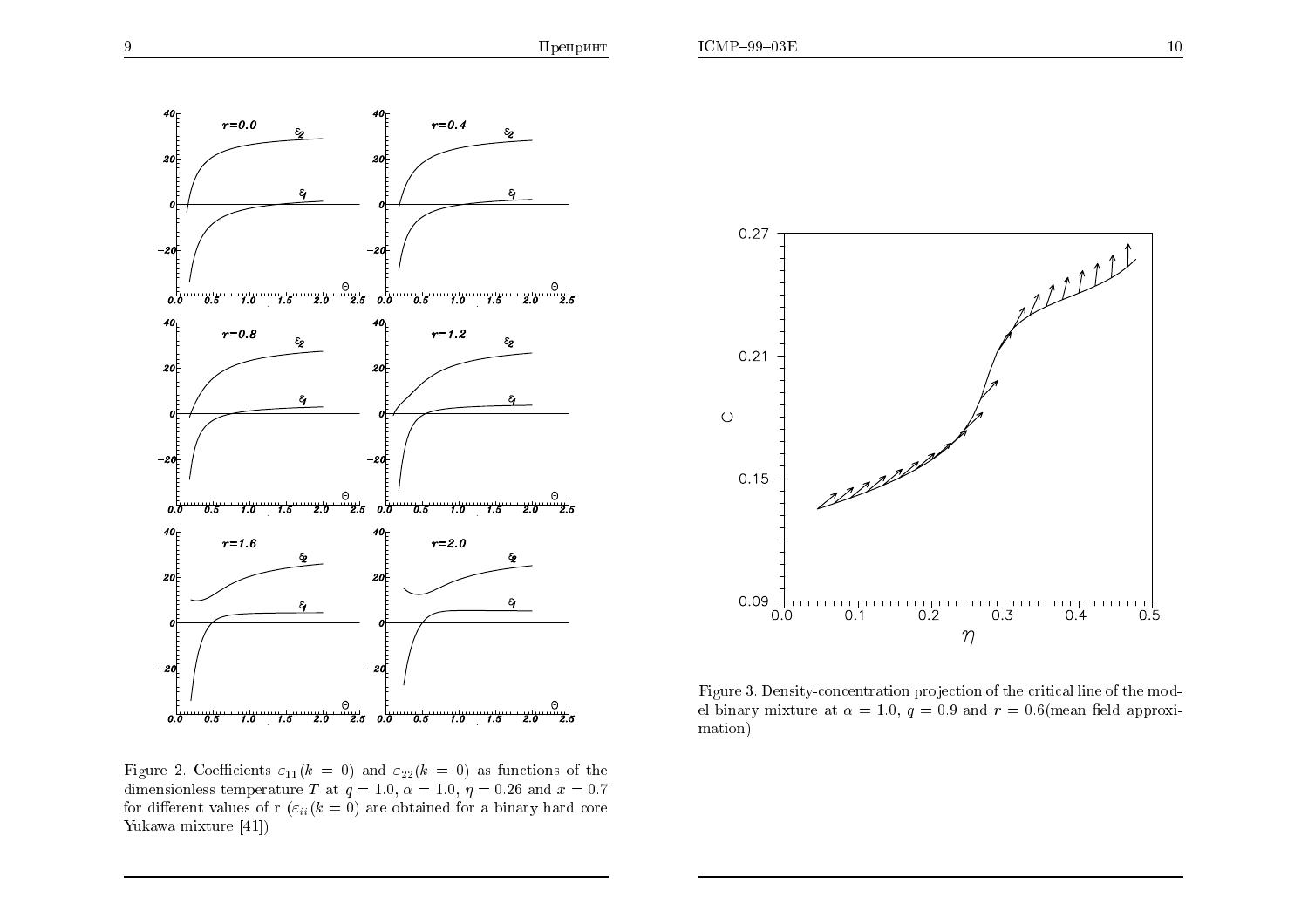the binary mixture. Figures 3-5 show the  $(\eta, x)$  projections of the  $(T, \eta, x)$  critical surfaces of the model binary mixture for various values of microscopic parameters  $\alpha$ , q and r. The arrows show the direction of the strong fluctuations (order parameter) along the critical curve in accordance with formula (3.13). Here the following notations are introduced:  $\eta$  is the packing density  $(\eta = \eta_a + \eta_b, \eta_i = \pi \rho_i \sigma_i^3 / 6, \rho_i = \langle N \rangle / V$  is the number density of species i), x is the concentration  $(x = \langle N_b \rangle / \langle N \rangle)$ ,  $\alpha = \sigma_{aa}/\sigma_{bb}$  is the hard sphere ratio,  $\sigma_{ii}$  is the hard sphere diameter,  $q = -\tilde{\phi}_{bb}(0)/|\tilde{\phi}_{aa}(0)|$  is the dimensionless "like" interaction strength and  $r = -\tilde{\phi}_{ab}(0)/|\tilde{\phi}_{aa}(0)|$  is the "unlike" interaction strength (the form of  $\phi_{ij}(r)$  is not specified). The critical surface is derived from the  $(f_{mf}, V, x)$  surface by the equations  $f_{s}$  is a subset of the Halph site from properties for <sup>a</sup> binary mixture critical point (in terms of the Helmholtz free energy [1]).  $f_{mf}$  is the Helmholtz free energy of a binary mixture in the mean field approximation (see Appendix C).

The purpose of our further study is the calculation of the binary mixture properties in the vicinity of its critical points. Based on the Gaussian distribution (3.1)-(3.2) we have determined the critical branch and, correspondingly, CV  $\eta_0$  connected with the order parameter. Now we shall construct the basic density measure with respect to CV  $\eta_{\vec{k}}$  (Ginzburg-Landau-Wilson Hamiltonian). As it is shown in [32], in the vicinity of the <sup>p</sup>hase transition point the basic density measure exists which includes higher powers of CV than the second power. We shall follow the program: (1) having passed from CV  $\rho_{\vec{k}}$  and  $c_{\vec{k}}$  to CV  $\eta_{\vec{k}}$ <br>and  $\zeta$  in (2.1) we shall integrate over regionalize  $\zeta$  with the Constitution and  $\xi_{\vec{k}}$  in (2.1), we shall integrate over variables  $\xi_{\vec{k}}$  with the Gaussian density measure; (2) then we shall construct the basic density measure with respect to variables  $\eta_{\vec{k}}$ . We shall restrict our consideration to the  $\eta^4$  model.

# 4. The microscopic Ginzburg-Landau-Wilson Hamiltonian of the binary fluid mixture

We pass in (2.6) from CV  $\rho_{\vec{k}}$  and  $c_{\vec{k}}$  to CV  $\eta_{\vec{k}}$  and  $\xi_{\vec{k}}$ :

$$
\Xi_1 = \int (d\eta) \, (d\xi) \exp \left[ \eta_0 \tilde{\mu}_1 + \xi_0 \tilde{\mu}_2 - \frac{1}{2} \sum_{\vec{k}} [\eta_{\vec{k}} \eta_{-\vec{k}} P(k) + \xi_{\vec{k}} \xi_{-\vec{k}} R(k) + 2 \xi_{\vec{k}} \eta_{-\vec{k}} Q(k)] \right] J(\eta, \xi), \tag{4.1}
$$





Figure 4. Same as figure 3 at  $\alpha = 0.9, q = 0.9$  and  $r = 0.6$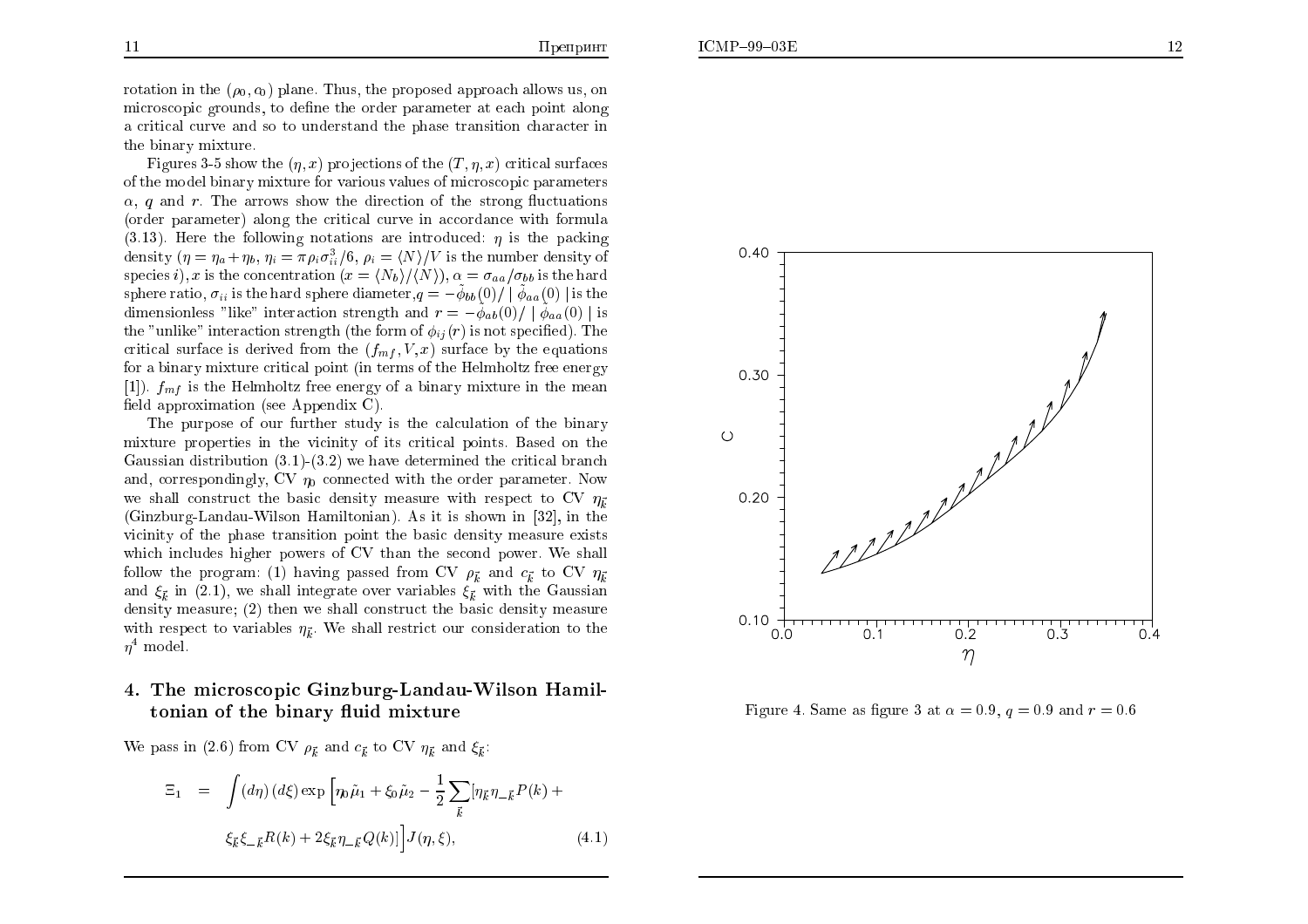

Figure 5. Same as figure 3 at  $\alpha = 0.9$ ,  $q = 0.9$  and  $r = 0.8$ 

where

$$
\tilde{\mu}_1 = \beta (A\mu_1^+ + C\mu_1^-), \qquad \tilde{\mu}_2 = \beta (B\mu_1^+ + D\mu_1^-) \tag{4.2}
$$

$$
P(k) = \frac{\beta}{V} (A^2 \tilde{V}(k) + C^2 \tilde{W}(k) + 2AC \tilde{U}(k))
$$
\n(4.3)

$$
R(k) = \frac{\beta}{V} (B^2 \tilde{V}(k) + D^2 \tilde{W}(k) + 2BD \tilde{U}(k))
$$
 (4.4)

$$
Q(k) = \frac{\beta}{V}(AB\tilde{V}(k) + CD\tilde{W}(k) + (AD + BC)\tilde{U}(k)) \tag{4.5}
$$

$$
J(\eta,\xi) = \int (d\chi) \, (d\vartheta) \exp\left[i2\pi \sum_{\vec{k}} (\eta_{\vec{k}} \chi_{\vec{k}} + \xi_{\vec{k}} \vartheta_{\vec{k}}) + \sum_{n \ge 1} \bar{D}_n(\chi,\vartheta) \right] \tag{4.6}
$$

$$
\bar{D}_n(\chi, \vartheta) = \frac{(-i2\pi)^n}{n!} \sum_{\vec{k}_1 \dots \vec{k}_n} \bar{M}_n^{(i_n)}(0, \dots) \times
$$

$$
\vartheta_{\vec{k}_1} \vartheta_{\vec{k}_2} \dots \vartheta_{\vec{k}_{n-i_n}} \chi_{\vec{k}_{n-(i_{n+1})}} \dots \chi_{\vec{k}_n} \tag{4.7}
$$

$$
\chi_{\vec{k}} = A\omega_{\vec{k}} + C\gamma_{\vec{k}}, \qquad \vartheta_{\vec{k}} = B\omega_{\vec{k}} + D\gamma_{\vec{k}}
$$

and  $\bar{M}_n^{(i_n)}$  are linear combinations of cumulants  $M_n^{(i_n)}$ .

The square form in  $(4.1)$  is diagonal if

$$
Q \equiv 0. \tag{4.8}
$$

Taking into account formulas from Appendix B, equation (4.8) can be rewritten in the form:

$$
\frac{(1-x)S_{aa} - xS_{bb}}{\sqrt{x(1-x)}S_{ab}} - \frac{q-1}{r} = 0,
$$
\n(4.9)

where  $S_{ij}(k)$  is a two-particle partial structure factor of the RS. On the other hand, the square form in  $(4.7)$  is diagonal if

$$
\bar{M}_2^{(1)} \equiv 0 \tag{4.10}
$$

and the last equality holds if  $(4.8)$  holds. Equation  $(4.8)$  holds in the following cases:

- a symmetrical mixture:  $S_{aa} = S_{bb}$ ,  $x = 1/2$ ,  $q = 1$
- a non-symmetrical mixture: $(1-x)S_{aa} xS_{bb} = 0, q = 1$
- a non-symmetrical mixture:  $q \neq 1$ .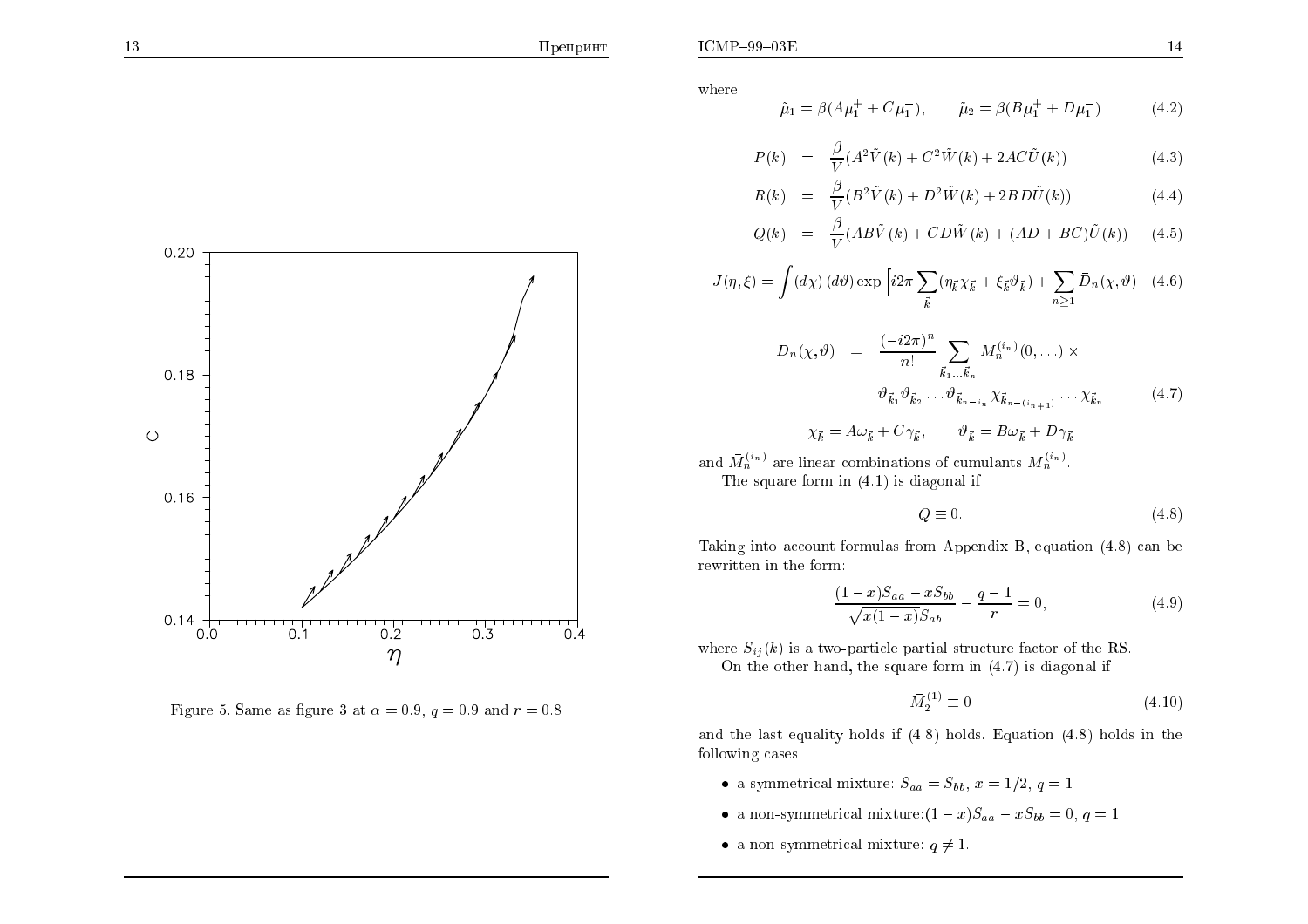$$
\xi_{\vec{k}} = \xi_{\vec{k}}^{'} + \bar{M}_1^{(0)} \delta_{\vec{k}}
$$

and present  $\bar{D}_n(\chi, \vartheta)$  as a sum of two terms:

$$
\bar{D}_n(\chi,\vartheta)=\bar{D}_n^{'}+\bar{D}_n^{''},
$$

where

$$
\overline{D}'_n = \overline{D}_n(\vartheta) + \overline{D}_n(\chi, \vartheta), \qquad \overline{D}''_n = \overline{D}_n(\chi)
$$

Here  $D_n(\vartheta)$  includes only the products of variables  $\vartheta_{\vec{k}}, \bar{D}_n(\chi, \vartheta)$  includes<br>the mixed products of both variables  $\vartheta_{\vec{k}}$  and  $\chi_{\vec{k}}, \bar{D}_n(\chi)$  includes only<br>the products of variables  $\chi_{\vec{k}}$ . Let us consi

$$
\mathcal{I} = \int (d\xi) \exp \left[ \mathcal{M}^+ \xi_0 - \frac{1}{2} \sum_{\vec{k}} \xi_{\vec{k}} \xi_{-\vec{k}} R(k) + i2\pi \sum_{\vec{k}} \xi_{\vec{k}} \vartheta_{\vec{k}} + \frac{(-i2\pi)^2}{2!} \sum_{\vec{k}} \bar{M}_2^{(0)} \vartheta_{\vec{k}} \vartheta_{-\vec{k}} \right] \left[ 1 + \mathcal{A} + \frac{1}{2} \mathcal{A}^2 + \dots \right], \tag{4.11}
$$

where the following notations are introduced:

$$
\mathcal{M}^+ = \tilde{\mu}_2 - R(0)\bar{M}_1^{(0)}, \qquad \mathcal{A} = \sum_{n \ge 3} \bar{D}'_n, \tag{4.12}
$$

(in (4.11) the prime on  $\xi_{\vec{k}}$  is omitted for clarity).<br>If operator  $\frac{\partial}{\partial \xi_{\vec{k}}}$  is substituted for  $i2\pi\vartheta_{\vec{k}}$ , (4.11) can be rewritten as

$$
\mathcal{I} = \Xi_{\xi}^{G} (1 + \langle \hat{\mathcal{A}} \rangle + \frac{1}{2} \langle \hat{\mathcal{A}}^{2} \rangle + \ldots),
$$

where

$$
\langle ... \rangle = \frac{1}{\Xi_{\xi}^{G}} \frac{1}{2} \prod_{\vec{k}} (\pi \bar{M}_{2}^{(0)}(k))^{-\frac{1}{2}} \exp(\mathcal{F}) \int (d\xi) \exp \left[ \mathcal{M}^{+} \xi_{0} - \frac{1}{2} \sum_{\vec{k}} \xi_{\vec{k}} \xi_{-\vec{k}} R(k) \right] \dots \exp \left[ -\frac{1}{2} \sum_{\vec{k}} \frac{\xi_{\vec{k}} \xi_{-\vec{k}}}{\bar{M}_{2}^{(0)}} \right]
$$

$$
\Xi_{\xi}^{G} = \exp(\mathcal{F}) \prod_{\vec{k}} \sqrt{R(k) \bar{M}_{2}^{(0)}(k) + 1} \times \exp \left( \frac{(\bar{M}^{+})^{2} \bar{M}_{2}^{(0)}}{2(R(0) \bar{M}_{2}^{(0)} + 1)} \right), \tag{4.13}
$$

$$
\mathcal{F} = \bar{M}_1^{(0)}(\mathcal{M}^+ + \frac{1}{2}R(0)\bar{M}_1^{(0)})
$$
\n(4.14)

Finally, after the integration in (4.1) over variables  $\xi_{\vec{k}}$  we obtain

$$
\Xi = \Xi_0 \Xi_\xi^G \Delta^\xi \int (d\eta) \exp\left[\tilde{\mu}_1 \eta_0 - \frac{1}{2} \sum_{\vec{k}} \eta_{\vec{k}} \eta_{-\vec{k}} P(k)\right] J(\eta), \tag{4.15}
$$

where  $\Delta^{\xi}$  is the result of integrating over  $\xi_{\vec{k}}$  which does not include  $\chi_{\vec{k}}$ .  $J(\eta)$  has the form:

$$
J(\eta) = \int (d\chi) \exp \left[ i2\pi \sum_{\vec{k}} \chi_{\vec{k}} \eta_{\vec{k}} - i2\pi M_1(0) \sum_{\vec{k}} \chi_{\vec{k}} \delta_{\vec{k}} + \frac{(-i2\pi)^2}{2!} M_2(0) \sum_{\vec{k}} \chi_{\vec{k}} \chi_{-\vec{k}} + \frac{(-i2\pi)^3}{3!} M_3(0, \ldots) \times \sum_{\vec{k}_1 \vec{k}_2 \vec{k}_3} \chi_{\vec{k}_1} \chi_{\vec{k}_2} \chi_{\vec{k}_3} \delta_{\vec{k}_1 + \vec{k}_2 + \vec{k}_3} + \frac{(-i2\pi)^4}{4!} \times M_4(0, \ldots) \sum_{\vec{k}_1 \vec{k}_2 \vec{k}_3 \vec{k}_4} \chi_{\vec{k}_1} \chi_{\vec{k}_2} \chi_{\vec{k}_3} \chi_{\vec{k}_4} \delta_{\vec{k}_1 + \vec{k}_2 + \vec{k}_3 + \vec{k}_4} \right].
$$
 (4.16)

Here

$$
M_n(0,\ldots) = \overline{M}_n^{(n)}(0,\ldots) + \Delta M_n(0,\ldots).
$$

Setting  $\mathcal{M}^+ = 0$  we get the following expressions for  $\Delta M_n(0,...)$ :

$$
\Delta M_1 = \frac{\bar{M}_3^{(1)}}{2 \langle N \rangle} \sum_{\vec{k}'} \tilde{g}(k') + \dots \tag{4.17}
$$

$$
\Delta M_2 = \frac{\bar{M}_4^{(2)}}{2! \langle N \rangle} \sum_{\vec{k'}} \tilde{g}(k') + \frac{(\bar{M}_3^{(1)})^2}{2 \langle N \rangle^2} \sum_{\vec{k'}} \tilde{g}(k') \tilde{g}(|\vec{k} - \vec{k'}|)
$$
  
+ 
$$
\frac{(\bar{M}_4^{(1)})^2}{3! \langle N \rangle^3} \sum_{\vec{k'} \vec{k''}} \tilde{g}(k') \tilde{g}(k'') \tilde{g}(|\vec{k} - \vec{k}' - \vec{k''}|) + \dots (4.18)
$$

$$
\Delta M_3 = \frac{3}{2} \bar{M}_3^{(2)} \bar{M}_4^{(1)} \frac{1}{\langle N \rangle} \tilde{g}(k_2) \frac{1}{\langle N \rangle} \sum_{\vec{k}'} \tilde{g}(k') + \frac{3}{2} \bar{M}_3^{(1)} \bar{M}_4^{(2)} \times \frac{1}{\langle N \rangle^2} \sum_{\vec{k}'} \tilde{g}(k') \tilde{g}(|\vec{k}_2 + \vec{k}_3 - \vec{k}'|) + \dots
$$
\n(4.19)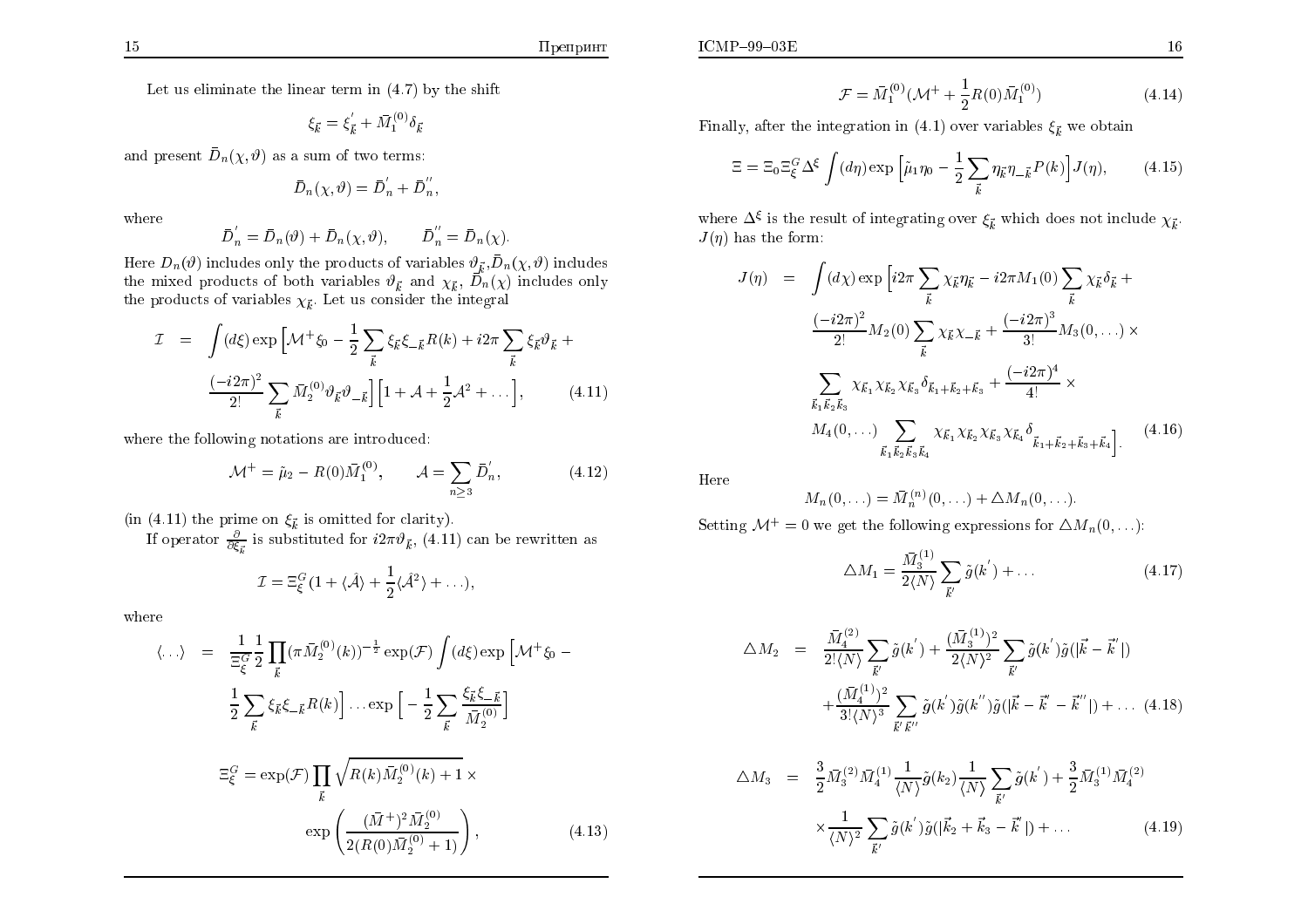$$
\Delta M_4 = 3(\bar{M}_3^{(2)})^2 \frac{1}{\langle N \rangle} \tilde{g}(|\vec{k}_3 + \vec{k}_4|) + 2\bar{M}_4^{(1)} \bar{M}_4^{(3)} \frac{1}{\langle N \rangle^2} \times \sum_{\vec{k'}} \tilde{g}(k') \tilde{g}(|\vec{k}_2 + \vec{k}_3 + \vec{k}_4|) + \frac{3}{2} (\bar{M}_4^{(2)})^2 \frac{1}{\langle N \rangle^2} \times \sum_{\vec{k'}} \tilde{g}(k') \tilde{g}(|\vec{k}_3 + \vec{k}_4 - \vec{k'}|) + ...,
$$
\n(4.20)

where

$$
\tilde{g}(k) = -\frac{R(k)}{1 + \tilde{R}(k)\bar{S}_2^{(0)}}
$$

$$
\tilde{R}(k) = R(k)\langle N \rangle, \qquad \bar{S}_2^{(0)} = \bar{M}_2^{(0)}/\langle N \rangle
$$

An estimation of corrections  $\Delta M_n$  was carried out for the symmetrical mixture in [37]. In this case

$$
M_1 = 0
$$
,  $M_2 = 1 + \delta_1$ ,  $M_3 = 0$ ,  $M_4 = -2 + \delta_2$ ,

where  $\delta_i$  are small values.

Let us consider formula (4.3) for  $P(k)$ . Substituting into (4.3) coefficients  $A, B, C$  and  $D$  from Appendix B, we get

$$
P(k) = \frac{\beta}{V} \Big[ \frac{1}{2} (\tilde{\phi}_{aa}(k) + \tilde{\phi}_{bb}(k)) + \frac{1}{\sqrt{4A_{12}^2 + (A_{11} - A_{22})^2}} \times [\tilde{\phi}_{ab}(k)(A_{11} - A_{22}) + (\tilde{\phi}_{aa}(k) - \tilde{\phi}_{bb}(k))A_{12}] \Big], \quad (4.21)
$$

where  $A_{11}$ ,  $A_{22}$  and  $A_{12}$  are functions of temperature. Using condition  $(4.8), P(k)$  can be represented as

$$
P(k)|_{Q=0} = \frac{\beta}{2V} \Big[ \tilde{\phi}_{aa}(k) + \tilde{\phi}_{bb}(k) + 2 \frac{A_{11} - A_{22}}{|A_{11} - A_{22}|} \frac{1}{\sqrt{1 + \kappa^2}} \times (\tilde{\phi}_{ab}(k) + \kappa(\tilde{\phi}_{aa}(k) - \tilde{\phi}_{bb}(k)) \Big], \tag{4.22}
$$

where

$$
\kappa = \frac{q-1}{r} = \frac{(1-x)S_{aa} - xS_{bb}}{2\sqrt{x(1-x)}S_{ab}}.
$$

 $P(k)$  takes both negative (at small  $|\vec{k}|$ ) and positive (at large  $|\vec{k}|$ ) values . In the region  $|\vec{k}| > B$  (see Fig. 6) we can integrate in (4.15) over  $\chi_{\vec{k}}$ and  $\eta_{\vec{k}}$  with the Gaussian measure density as the basic one. As a result,

we get in the approximation of the  $\eta^4$  model

$$
\Xi = \Xi_0 \Xi_{\xi}^G \Delta^{\xi} \Delta^{\eta} \int d(\eta)^{N_B} d(\chi)^{N_B} \exp \left[ \tilde{\mu}_1 \eta_0 - \frac{1}{2} \sum_{\vec{k}} P(k) \eta_{\vec{k}} \eta_{-\vec{k}} + i 2\pi \sum_{\vec{k}} \chi_{\vec{k}} \eta_{\vec{k}} - i 2\pi \bar{M}_1(0) \sum_{\vec{k}} \chi_{\vec{k}} \delta_{\vec{k}} + \frac{(-i2\pi)^2}{2!} \bar{M}_2(0) \times \sum_{\vec{k}} \chi_{\vec{k}} \chi_{-\vec{k}} + \frac{(-i2\pi)^3}{3!} \bar{M}_3(0, \dots) \sum_{\vec{k}_1 \vec{k}_2 \vec{k}_3} \chi_{\vec{k}_1} \chi_{\vec{k}_2} \chi_{\vec{k}_3} \delta_{\vec{k}_1 + \vec{k}_2 + \vec{k}_3} + \frac{(-i2\pi)^4}{4!} \bar{M}_4(0, \dots) \sum_{\vec{k}_1 \vec{k}_2 \vec{k}_3 \vec{k}_4} \chi_{\vec{k}_1} \chi_{\vec{k}_2} \chi_{\vec{k}_3} \chi_{\vec{k}_4} \times \delta_{\vec{k}_1 + \vec{k}_2 + \vec{k}_3 + \vec{k}_4}, \qquad [\vec{k}_i] < B,
$$
\n(4.23)

where in place of  $M_i(0,\ldots)$  stand renormalized coefficients  $\bar{M}_i(0,\ldots)$ :

$$
\bar{M}_i(0,\ldots) = M_i(0,\ldots) + \Delta \bar{M}_i(0,\ldots)
$$

$$
\Delta^{\eta} = \prod_{|\vec{k}| > B} \sqrt{P(k)\bar{M}_2 + 1}
$$

We can consider a set of  $\vec{k}$  vectors,  $|\vec{k}| < B$ , as corresponding to the sites of a reciprocal lattice conjugated to a certain block lattice  $r_l$  with  $N_B$ block sites in volume  $V$ :

$$
\langle N_B \rangle = V(B/\pi)^3 = \frac{\langle N \rangle (B\sigma_{bb})^3 (x + \alpha^3 (1 - x))}{6\pi^2 \eta}.
$$

One may consider quantity  $B$  as the size of the first Brillouin zone of this block lattice.

Next, two shifts are carried out in order to eliminate the cubic term in  $(4.23)$  [34]:

$$
\chi_{\vec{k}} = \chi_{\vec{k}} + \Delta \delta_{\vec{k}}, \qquad \eta_{\vec{k}} = \eta_{\vec{k}} + \tilde{M}_1 \delta_{\vec{k}},
$$

 $\Delta = -i2\pi \bar{M}_3$ 

where

and

$$
\tilde{M}_1 = \bar{M}_1 - \frac{\bar{M}_2 \bar{M}_3}{\bar{M}_4} + \frac{1}{3} \frac{(\bar{M}_3)^3}{(\bar{M}_4)^2}
$$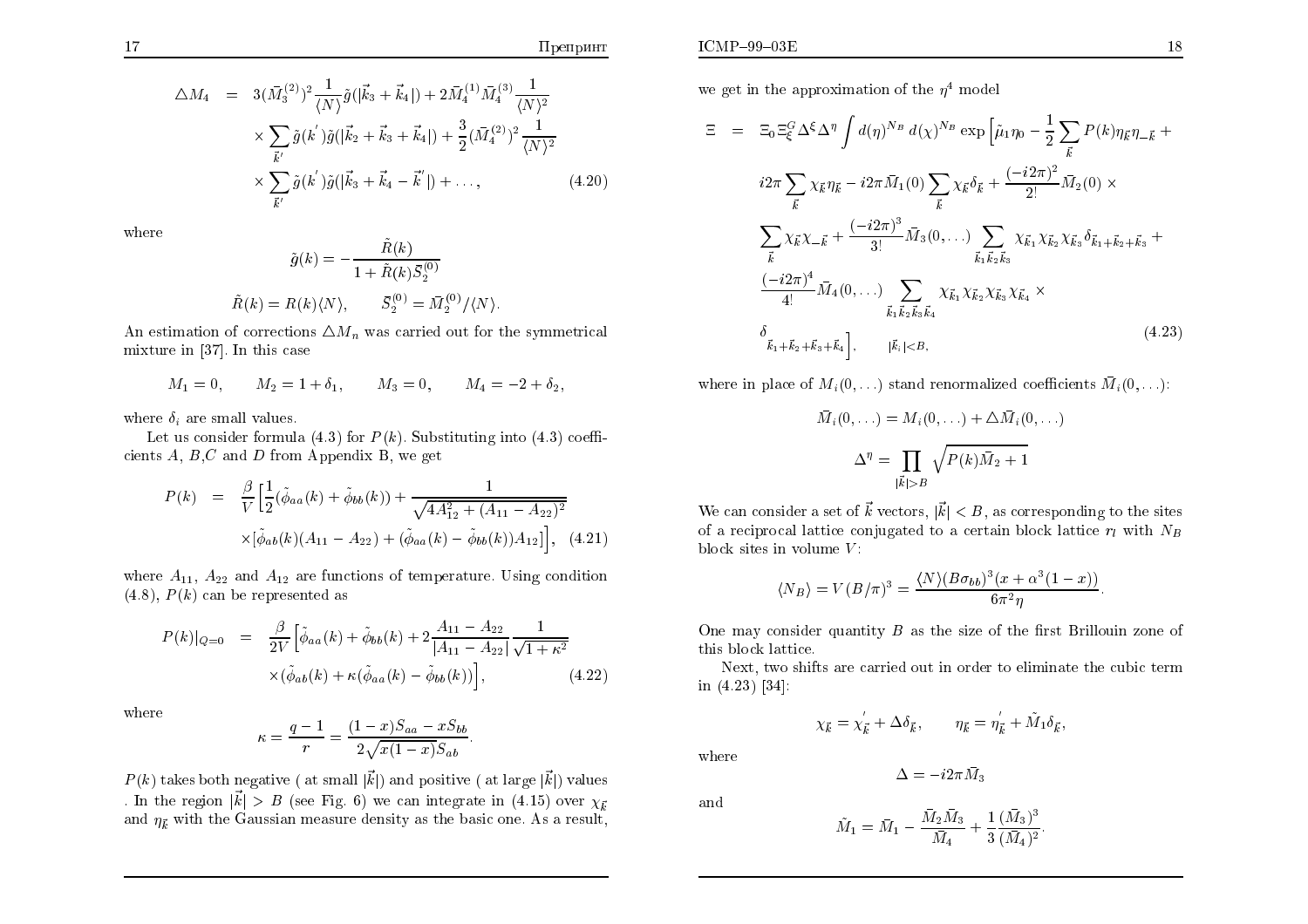$$
d_2(k) = a_2 + P(k) \tag{4.29}
$$

$$
a_2 = \sqrt{\frac{12}{|\tilde{S}_4|} \frac{\langle N_B \rangle}{\langle N \rangle}} \mathcal{K}(z)
$$
\n(4.30)

$$
a_4 = 36 \frac{\langle N_B \rangle}{\langle N \rangle} \frac{1}{|\tilde{S}_4|} \Big[ K^2(z) + \frac{2}{3} K(z) - \frac{2}{3} \Big] \tag{4.31}
$$

$$
\mathcal{K}(z) = U(1, z) / U(0, z) \tag{4.32}
$$

$$
z = \tilde{S}_2 \sqrt{\frac{3}{|\tilde{S}_4|} \frac{\langle N \rangle}{\langle N_B \rangle}}
$$
(4.33)

$$
\tilde{S}_n = \sqrt{2}^n \tilde{M}_n / \langle N \rangle.
$$

Here  $U(a, z)$  is the parabolic cylinder function.

As it is seen from (4.27),  $E_4(\eta)$  has the form analogous to the basic density measure of the  $3D$  Ising model in an external field [32]. But the main difference is the dependence of coefficients  $a_0$ ,  $a_2$  and  $a_4$  (see  $(4.28)-(4.33)$  on the microscopic parameters of the system.

## 5. Conclusions

We propose the microscopic approach to the study of phase transitions and critical phenomena in multicomponent mixtures. It is based on the CV method with RS. This method allows us to take into account the short-range and long-range interactions simultaneously.

We consider the task of the definition of the order parameter in a binary mixture and show that it has a consistent and clear solution within the framework of our approach.

After integration over CV  $\xi_{\vec{k}}$  (which do not include the variable connected with the order parameter) the basic density measure with respect to CV  $\eta_{\vec{k}}$  (Ginsburg-Landau–Wilson Hamiltonian) is constructed. It is shown that the task can be reduced to the 3D Ising model.

## Appendix A

A grand partition function of a two-component fluid system in the CV representation with the RS can be written as [36]:

$$
\Xi=\Xi_0\Xi_1,
$$

Then,  $(4.23)$  has the form:

$$
\Xi = \Xi_0 \Xi_{\xi}^G \Delta^{\xi} \Delta^{\eta} \exp(\mathcal{G}) \int d(\eta^{'})^{N_B} d(\chi^{'})^{N_B} \exp \left[ h\eta^{'}_0 - \frac{1}{2} \sum_{\vec{k}} P(k) \eta^{'}_{\vec{k}} \eta^{'}_{-\vec{k}} + i2\pi \sum_{\vec{k}} \chi^{'}_{\vec{k}} \eta^{'}_{\vec{k}} + \frac{(-i2\pi)^2}{2!} \tilde{M}_2(0) \sum_{\vec{k}} \chi^{'}_{\vec{k}} \chi^{'}_{-\vec{k}} + \frac{(-i2\pi)^4}{4!} \tilde{M}_4(0, \ldots) \times \sum_{\vec{k}} \sum_{\vec{k} \leq \vec{k} \leq \vec{k} \leq \vec{k} \leq \vec{k} \leq \vec{k} \times \vec{k} \times \vec{k} \times \vec{k} \times \vec{k} \times \vec{k} \times \vec{k} \times \vec{k} \times \vec{k} \times \vec{k} \times \vec{k} \times \vec{k} \times \vec{k} \times \vec{k} \times \vec{k} \times \vec{k} \times \vec{k} \times \vec{k} \times \vec{k} \times \vec{k} \times \vec{k} \times \vec{k} \times \vec{k} \times \vec{k} \times \vec{k} \times \vec{k} \times \vec{k} \times \vec{k} \times \vec{k} \times \vec{k} \times \vec{k} \times \vec{k} \times \vec{k} \times \vec{k} \times \vec{k} \times \vec{k} \times \vec{k} \times \vec{k} \times \vec{k} \times \vec{k} \times \vec{k} \times \vec{k} \times \vec{k} \times \vec{k} \times \vec{k} \times \vec{k} \times \vec{k} \times \vec{k} \times \vec{k} \times \vec{k} \times \vec{k} \times \vec{k} \times \vec{k} \times \vec{k} \times \vec{k} \times \vec{k} \times \vec{k} \times \vec{k} \times \vec{k} \times \vec{k} \times \vec{k} \times \vec{k} \times \vec{k} \times \vec{k} \times \vec{k} \times \vec{k} \times \vec{k} \times \vec{k} \times \vec{k} \times \vec{k} \times \vec{k} \times \vec{k} \times \vec{k} \times \vec{k} \times \vec{k} \times \vec{k} \times \vec{k} \times \vec{k} \times \vec{k} \times \vec{k} \times \vec{k} \times \vec{k} \times \vec{k} \times \
$$

where

$$
\tilde{M}_2(0) = \bar{M}_2(0) - \frac{1}{2} \frac{(\bar{M}_3(0))^2}{\bar{M}_4(0)}, \qquad \tilde{M}_4(0, \ldots) = \bar{M}_4(0, \ldots)
$$

$$
\mathcal{G} = -\frac{M_3}{\bar{M}_4} \left( \bar{M}_1 - \frac{M_2 M_3}{2\bar{M}_4} + \frac{1}{8} \frac{(M_3)^3}{(\bar{M}_3)^2} \right) +
$$
  

$$
\tilde{M}_1 \left( \tilde{\mu}_1 - \frac{1}{2} \tilde{M}_1 \right) + \frac{\tilde{M}_1 \bar{M}_3}{\bar{M}_4},
$$
  

$$
h = \tilde{\mu}_1 - P(0) \tilde{M}_1 + \frac{\bar{M}_3}{\bar{M}_4}
$$

After the integration over  $\chi'_{\vec{k}}$  in (4.24) we get

$$
\Xi = C \int \exp[E_4(\eta)] (d\eta)^{N_B}, \qquad (4.25)
$$

where

$$
C = \Xi_0 \Xi_\xi^G \Delta^\xi \Delta^\eta \exp(\mathcal{G} + a_0 N_B) \sqrt{2}^{N_B - 1}, \tag{4.26}
$$

$$
E_4(\eta) = h\eta_0 - \frac{1}{2\langle N_B \rangle} \sum_{\vec{k}} d_2(k)\eta_{\vec{k}}\eta_{-\vec{k}} - \frac{a_4}{4!\langle N_B \rangle^3} \sum_{\vec{k}_1...\vec{k}_4} \eta_{\vec{k}_1} \eta_{\vec{k}_2} \eta_{\vec{k}_3} \eta_{\vec{k}_4} \delta_{\vec{k}_1+\vec{k}_2+\vec{k}_3+\vec{k}_4},
$$
  

$$
|\vec{k}_i| < B,
$$
 (4.27)

$$
a_0 = \ln \left[ \frac{1}{\sqrt{\pi}} \left( \frac{N_B}{N} \right)^{1/4} \left( \frac{3}{|\tilde{S}_4|} \right)^{1/4} \exp \left( \frac{z^2}{4} \right) U(0, z) \right]
$$
(4.28)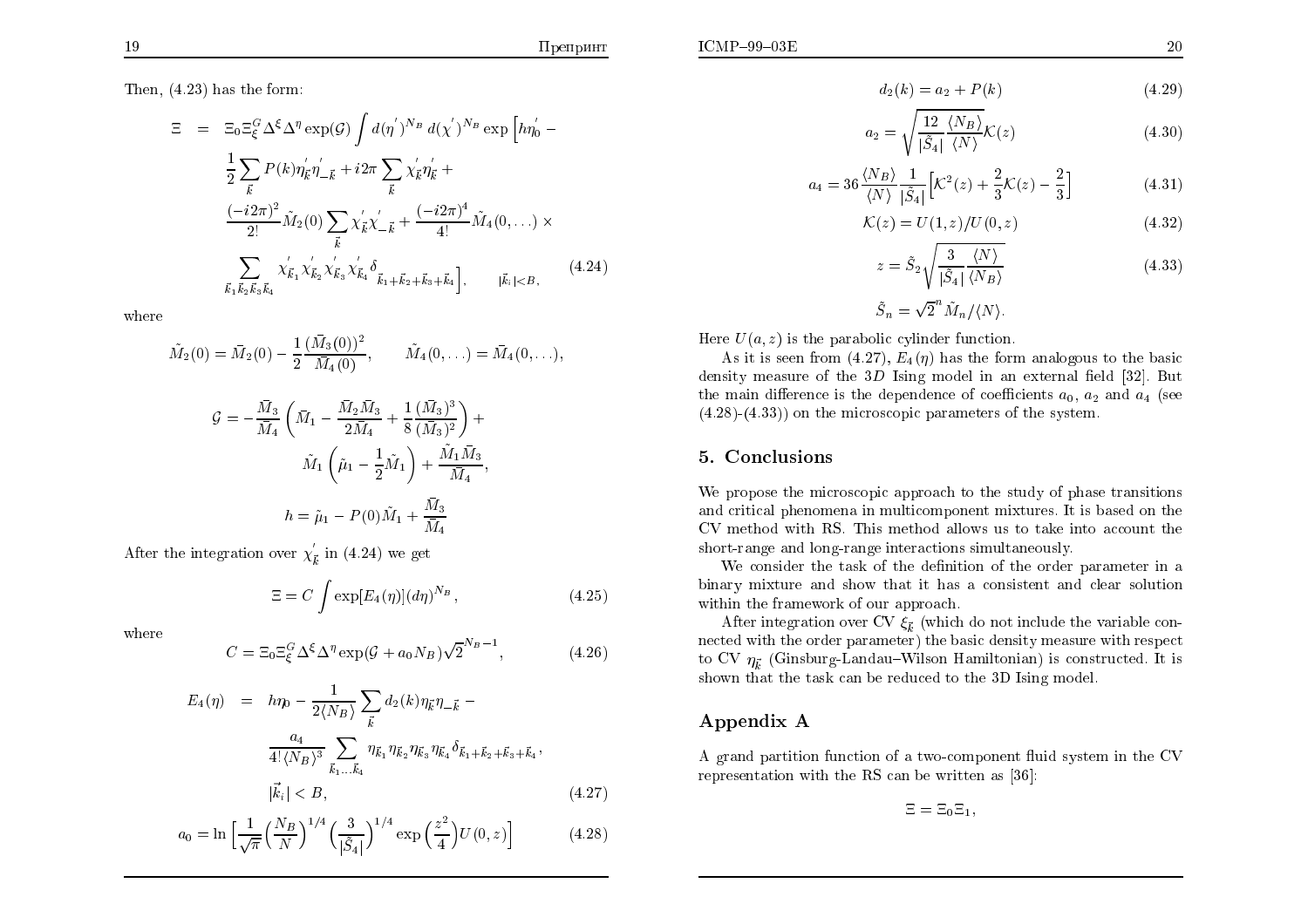where

$$
\Xi_0 = \sum_{N_a=0}^{\infty} \sum_{N_b=0}^{\infty} \prod_{\gamma=a}^{b} \exp\left[\frac{\beta \mu_0^{\gamma} N_{\gamma}}{N_{\gamma}!}\right] \int (d\Gamma) \times \exp\left[-\frac{\beta}{2} \sum_{\gamma \delta} \sum_{ij} \psi_{\gamma \delta}(r_{ij})\right].
$$

is the grand partition function of the RS;  $\beta = \frac{1}{kT}$  is the reciprocal temperature;  $(d\Gamma) = \prod_{a,b} d\Gamma_{N_{\gamma}}, d\Gamma_{N_{\gamma}} = d\vec{r}_{1}^{\gamma} d\vec{r}_{2}^{\gamma} \dots d\vec{r}_{N_{\gamma}}^{\gamma}$  is an element of the configurational space of the  $\gamma$ -th species;  $\mu_0^{\gamma}$  is the chemical potential of the  $\gamma$ -th species in the RS

The part of the grand partition function which is defined in the CV phase space has the form of the functional integral:

$$
\Xi_1 = \int (d\rho) exp[\beta \sum_{\gamma} \mu_1^{\gamma} \rho_{0,\gamma} - \frac{\beta}{2V} \sum_{\gamma \delta} \sum_{\vec{k}} \tilde{\phi}_{\gamma \delta}(k) \times
$$

$$
\rho_{\vec{k},\gamma} \rho_{-\vec{k},\delta} J(\rho_a, \rho_b).
$$
(5.1)

Here

1)  $\mu_1^{\gamma}$  is a part of the chemical potential of the  $\gamma$ -th species

$$
\mu_1^{\gamma} = \mu_{\gamma} - \mu_0^{\gamma} + \frac{1}{2V} \sum_{\vec{k}} \tilde{\phi}_{\gamma \gamma}(k)
$$

and is determined from the equation

$$
\frac{\partial \ln \Xi_1}{\partial \beta \mu_1^{\gamma}} = \langle N_{\gamma} \rangle, \tag{5.2}
$$

 $\mu_{\gamma}$  is the full chemical potential of the  $\gamma$ -th species;

 $(2)\rho_{\vec{k},\gamma} = \rho_{\vec{k},\gamma}^c - i\rho_{\vec{k},\gamma}^s$  is the collective variable of the  $\gamma$ -th species, the indices  $c$  and  $s$  denote the real part and the coefficient at the imaginary part of  $\rho_{\vec{k},\gamma}$ ;  $\rho_{\vec{k},\gamma}^c$  and  $\rho_{\vec{k},\gamma}^s$  describe the value of  $\vec{k}$ -th fluctuation mode of the number of  $\gamma$ -th species particles. Each of  $\rho_{\vec{k},\gamma}^c$  and  $\rho_{\vec{k},\gamma}^s$  takes all the real values from  $-\infty$  to  $+\infty$ . (dp) is a volume element of the CV phase space:

$$
(d\rho) = \prod_{\gamma} d\rho_{0,\gamma} \prod_{\vec{k}\neq 0}^{\prime} d\rho_{\vec{k},\gamma}^c d\rho_{\vec{k},\gamma}^s
$$

The prime means that the product over  $\vec{k}$  is performed in the upper semispace;

3)  $J(\rho_a, \rho_b)$  is the transition Jacobian to the CV averaged on the RS:

$$
J(\rho_a, \rho_b) = \int (d\nu) \prod_{\gamma=a}^b \exp\left[i2\pi \sum_{\vec{k}} \nu_{\vec{k}, \gamma} \rho_{\vec{k}, \gamma}\right] \exp\left[\sum_{n\geq 1} \times \frac{(-i2\pi)^n}{n!} \sum_{\gamma_1 \dots \gamma_n} \sum_{\vec{k}_1 \dots \vec{k}_n} M_{\gamma_1 \dots \gamma_n}(\vec{k}_1, \dots, \vec{k}_n) \times \nu_{\vec{k}_1, \gamma_1} \dots \nu_{\vec{k}_n, \gamma_n}\right],
$$
\n
$$
(5.3)
$$

where variable  $\nu_{\vec{k},\gamma}$  is conjugated to CV  $\rho_{\vec{k},\gamma}$ .  $M_{\gamma_1...\gamma_n}(\vec{k}_1,\ldots,\vec{k}_n)$  is the *n*-th cumulant connected with  $S_{\gamma_1...\gamma_n}(k_1,...,k_n)$ , the *n*-particle partial structure factor of the RS, by means of the relation

$$
M_{\gamma_1...\gamma_n}(\vec{k}_1,\ldots,\vec{k}_n) = \sqrt[n]{N_{\gamma_1}\ldots N_{\gamma_n}} S_{\gamma_1...\gamma_n}(k_1,\ldots,k_n) \delta_{\vec{k}_1+\cdots+\vec{k}_n},
$$

where  $\delta_{\vec{k}_1 + \cdots + \vec{k}_n}$  is the Kroneker symbol.

In general, the dependence of  $M_{\gamma_1...\gamma_n}(\vec{k}_1,...,\vec{k}_n)$  on wave vectors  $\vec{k}_1,\ldots,\vec{k}_n$  is complicated. Hereafter we shall replace  $M_{\gamma_1,\ldots,\gamma_n}(\vec{k}_1,\ldots,\vec{k}_n)$ by their values in long-wave length limit  $M_{\gamma_1...\gamma_n}(0,\ldots,0);$ 

4)  $\tilde{\phi}_{\gamma\delta}(k)$  is the Fourier transform of attractive potential  $\phi_{\gamma\delta}(r)$ . Function  $\tilde{\phi}_{\gamma\delta}(k)$  satisfies the following requirements:  $\tilde{\phi}_{\gamma\delta}(k)$  is negative for small values of  $\vec{k}$  and  $\lim_{\vec{k}\to\infty}\tilde{\phi}_{\gamma\delta}(k)=0$ . The behaviour of  $\phi_{\gamma\delta}(r)$  in the region of the core  $r < \sigma_{\gamma\delta}$  must be determined from the conditions of optimal separation of the interaction. For a very broad class of potentials the general form of  $\tilde{\phi}_{\gamma\delta}(k)$  is presented in figure 6.

We pass in (5.1) to CV  $\rho_{\vec{k}}$  and  $c_{\vec{k}}$  (according to  $\omega_{\vec{k}}$  and  $\gamma_{\vec{k}}$ ) by means of the orthogonal linear transformation:

$$
\rho_{\vec{k}} = \frac{\sqrt{2}}{2} (\rho_{\vec{k},a} + \rho_{\vec{k},b}) \tag{5.4}
$$

$$
c_{\vec{k}} = \frac{\sqrt{2}}{2} (\rho_{\vec{k},a} - \rho_{\vec{k},b}).
$$
\n(5.5)

As a result, for  $\Xi_1$  we obtain formulas (2.1)-(2.7)

#### Appendix B

The coefficients  $A(k)$ ,  $B(k)$ ,  $C(k)$  and  $D(k)$  have the forms:

$$
A = \sqrt{2}|A_{12}|[4A_{12}^2 + (A_{11} - A_{22})^2 - (A_{11} - A_{22}) \times
$$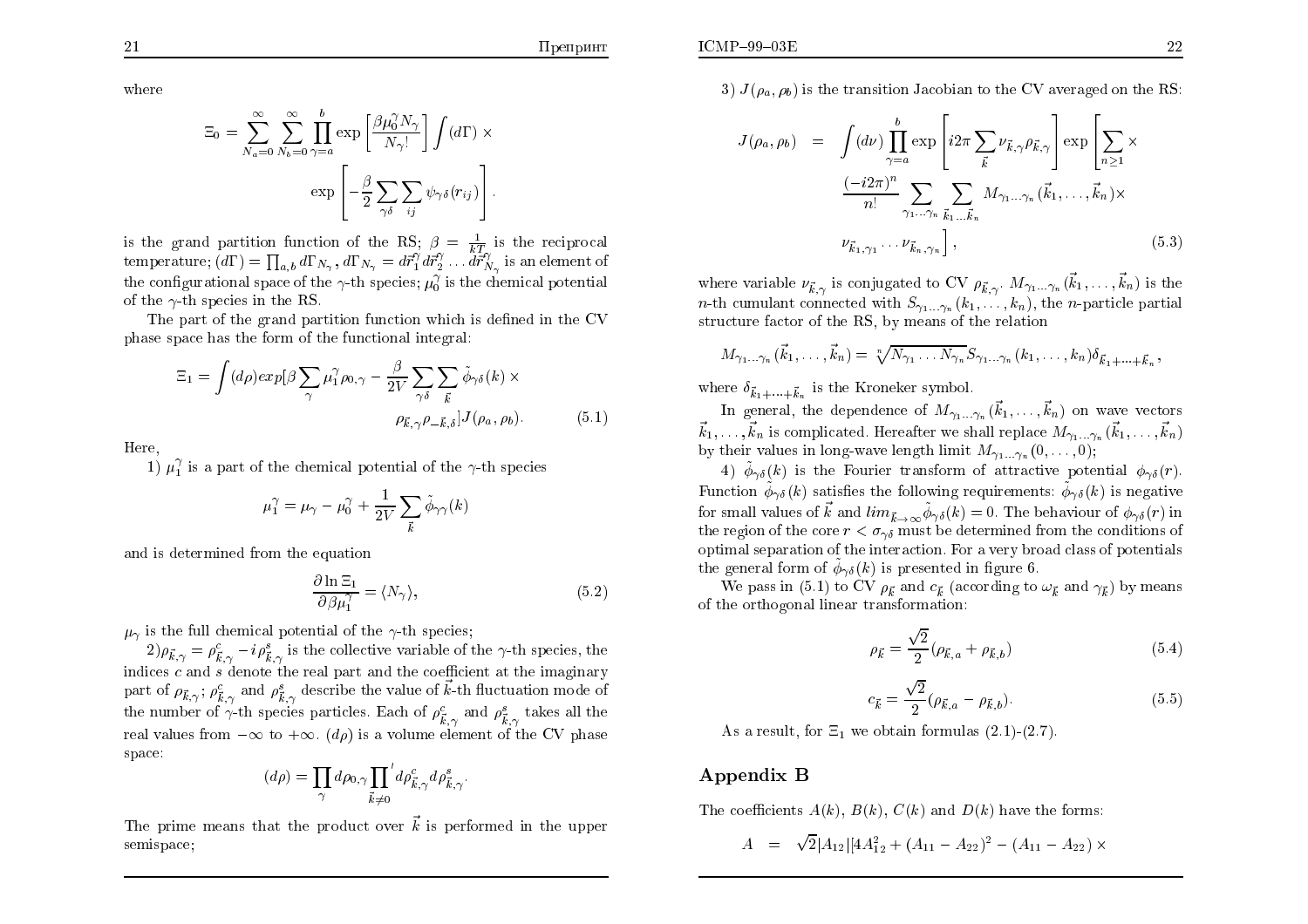

Figure 6. The Fourier transform of the attractive potential  $\phi_{\gamma\delta}(r)$ 

$$
\sqrt{(A_{11} - A_{22})^2 + 4A_{12}^2}^{-1},
$$
\n
$$
B = \sqrt{2}|A_{12}|[4A_{12}^2 + (A_{11} - A_{22})^2 + (A_{11} - A_{22}) \times
$$
\n
$$
\sqrt{(A_{11} - A_{22})^2 + 4A_{12}^2}^{-1},
$$
\n
$$
C = -\frac{\sqrt{2}}{2}\frac{|A_{12}|}{(A_{12})}[A_{11} - A_{22} - \sqrt{(A_{11} - A_{22})^2 + 4A_{12}^2}] \times
$$
\n
$$
[4A_{12}^2 + (A_{11} - A_{22})^2 - (A_{11} - A_{22}) \times
$$
\n
$$
\sqrt{(A_{11} - A_{22})^2 + 4A_{12}^2}^{-1},
$$
\n
$$
D = -\frac{\sqrt{2}}{2}\frac{|A_{12}|}{(A_{12})}[A_{11} - A_{22} + \sqrt{(A_{11} - A_{22})^2 + 4A_{12}^2}] \times
$$
\n
$$
[4A_{12}^2 + (A_{11} - A_{22})^2 + (A_{11} - A_{22}) \times
$$
\n
$$
\sqrt{(A_{11} - A_{22})^2 + 4A_{12}^2}^{-1}^{-1}.
$$

# Appendix <sup>C</sup>

The Helmholtz free energy of a binary mixture in the mean field approximation can be written as

$$
f_{mf} = f_{id} + f_{ref} + f_{attr},
$$

where  $f_{id}$  is the free energy of a binary mixture of ideal gases,  $f_{ref}$  is the free energy of <sup>a</sup> binary mixture of hard spheres [45]:

$$
f_{ref} = F_{ref} / \langle N \rangle k_B T = -1.5(1 - y_1 + y_2 + y_3) + (3y_2 + 2y_3)(1 - \eta)^{-1}
$$
  
+1.5(1 - y\_1 - y\_2 - y\_3/3)(1 - \eta)^{-2} + (y\_3 - 1) \ln(1 - \eta),  

$$
y_1 = \Delta_{12} \frac{1 + \alpha}{\sqrt{\alpha}}, \qquad y_2 = \Delta_{12} \frac{\eta_a \alpha + \eta_b}{\sqrt{\alpha} \eta},
$$
  

$$
\Delta_{12} = \frac{\sqrt{\eta_a \eta_b}}{\eta} \frac{(\alpha - 1)^2}{\alpha} \sqrt{x(1 - x)},
$$
  

$$
\eta_a = \frac{(1 - x)\alpha^3 \eta}{x + (1 - x)\alpha^3}, \qquad \eta_b = \frac{x\eta}{x + (1 - x)\alpha^3}.
$$

 $f_{attr} = F_{attr} / \langle N \rangle k_BT$  is the contribution due to attraction between the particles:

$$
f_{attr} = -\frac{1}{2} \frac{\eta}{T^*(x + (1 - x)\alpha^3)}((1 - x)^2 + 2x(1 - x)r + x^2q),
$$

where  $T^* = k_B T \sigma^3 \mid \tilde{\phi}_{aa}(0) \mid^{-1} \pi/6$  is the dimensionless temperature.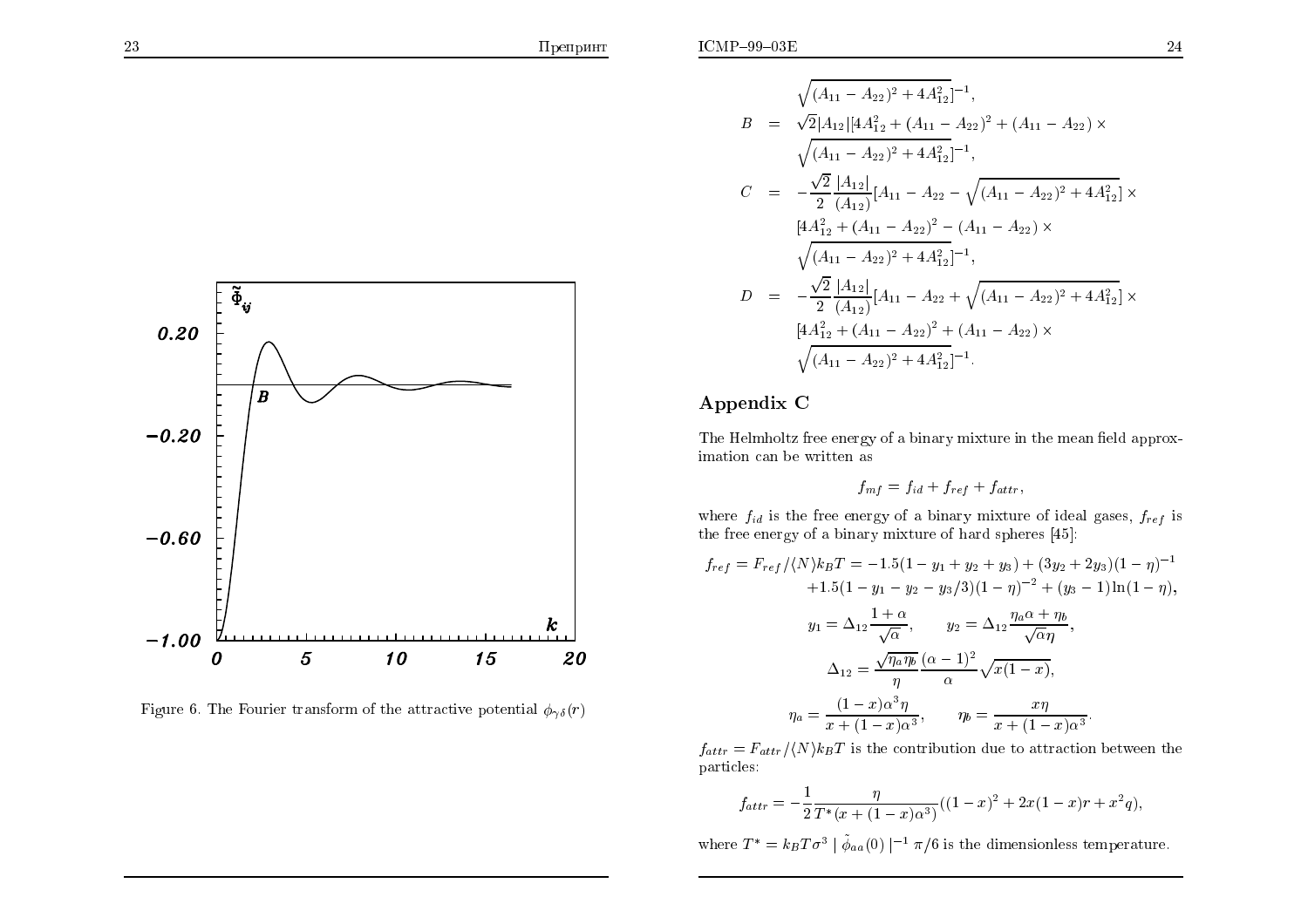26

## References

- 1. Rowlinson J.S.: Liquids and liquid Mixtures. Butterworths-Scientific. London. 1959.
- 2. Schneider G.M. // Adv. Chem. Phys. 1970, vol. 17, No. 1, p. 1-42.
- 3. Kumar A., Krishamurthy H.R. and Gopal E.S.R. // Phys. Rep., 1983, vol. 98, p. 57-143.
- 4. Durenberg A., Schouten J.A., Trappeniers N.J. // Physica A, 1980, vol. 101, No. 2-3, p. 895-899.
- 5. Schneider G.M. // J. Chem. Thermod., 1991, vol. 23, p. 301-326.
- 6. Fisher M.E., // Phys. Rev., 1968, vol. 176, p. 257-272.
- 7. Griffiths R.B., Wheeler J.C. // Phys. Rev., 1970, vol. A2, p. 1047-1064.
- 8. Saam W.F. // Phys. Rev., 1970, vol. A2, p. 1461-1466.
- 9. Sengers J.V., Levelt Sengers J.M.H. // Ann. Rev. Phys. Chem., 1986, vol. 37, p. 189-222.
- 10. Anisimov M.A., Gorodetskii E.E., Kulikov V.D., Sengers J.V. // Phys.Rev. E, 1995, vol. 51, p. 1199-1215.
- 11. Anisimov M.A., Gorodetskii E.E., Kulikov V.D., Povodyrev A.A., Sengers J.V. // Physica A, 1995, vol. 220, p. 277-324.
- 12. Van Konvnenburg P.H., Scott R.L. // Phyl. Trans. R. Soc. London, Ser. A, 1980, vol. 298A, No. 1442, p. 495-540.
- 13. Waisman E. // J. Chem. Phys., 1973, vol. 59, No. 1, p. 495-497.
- 14. Jedrzejek C., Konior J., Streszewski M. // Phys. Rev. A, 1986, vol. 35, No. 3, p. 1226-1234.
- 15. Arrieta E., Jedrzejek C., Marsh K.M. // J. Chem. Phys., 1987, vol. 87, No. 6, p. 3607-3626.
- 16. Abramo M.C., Caccamo C., Giunta G. // Phys. Rev. A, 1986, vol. 34, No. 4, p. 3279-3287.
- 17. McGuigan D.B., Monson P.A. // Mol. Phys., 1987, vol. 62, No. 1,  $p.3-18.$
- 18. Caccamo C., Malescio G. // Phys. Rev. A, 1989, vol. 40, No. 11, p. 6384-6387.
- 19. Malescio G. // Phys. Rev. A, 1990, vol. 42, No. 10, p. 6241-6242.
- 20. Chen X.S., Forstmann F. // J. Chem. Phys., 1992, vol. 97, No. 5, p. 3696-3703.
- 21. Malescio G. // J. Chem. Phys., 1992, vol. 96, No. 1, p. 648-651.
- 22. Parola A., Reatto L. // Phys. Rev. A., 1991, vol. 44, p. 6600-6615.
- 23. Parola A., Reatto L. // J. Phys.: Condens. Matter, 1993, vol. 5, p. B165-B172.
- 24. Parola A., Pini D., Reatto L. // J. Phys.: Condens. Matter, 1994.

vol. 6, p. A167-A170.

- 25. Parola A., Reatto L. // Advan. in Phys. 1995, vol. 44, No. 3, p. 211-298.
- 26. Reatto L., Parola A. // J. Phys.: Condens. Matter, 1996, vol. 8, p. 9221-9231.
- 27. Pini D., Reatto L., Parola A. // J. Phys.: Condens. Matter, 1997. vol. 9, p.  $1417-1423$ .
- 28. Parola A., Reatto L. // Phys. Rev. A, 1985, vol. 31, No. 5, p. 3309-3322.
- 29. Pini D., Parola A., Reatto L. // J. Stat. Phys., 1993, vol. 72, Nos.  $5/6$ , p. 1179-1201.
- 30. Zubarev D.N. // DAN USSR, 1964, vol. 95, p. 757-760.
- 31. Yukhnovskii I.R., Holovko M.F.: Statistical Theory of Classical Equilibrium Systems (Naukova Dumka, Kiev, 1980). p. 372.
- 32. Yukhnovskii I.R.: Phase Transitions of the Second Order: Collective Variables Method (World Sci.Publ.Co.Ltd.Singapore,1987), p.327.
- 33. Yukhnovskii I.R. // Physica A, 1990, vol.168, No 3, p. 999-1020.
- 34. Yukhnovskii I.R. // Proceed. of the Steclov Inst. of Math., 1992. vol. 2, p. 223-243.
- 35. Yukhnovskii I.R., Idzyk I.M., Kolomietc V.O. // J. Stat. Phys., 1995. vol. 80, p. 405-443.
- 36. Patsagan O.V., Yukhnovskii I.R. // Theoret. Math. Phys., 1990. vol. 83, No. 1, p. 387.
- 37. Yukhnovskii I.R., Patsahan O.V. // J. Stat. Phys., 1995, vol. 81, p. 647-671.
- 38. Patsahan O.V. // Cond. Matt. Phys., 1995, vol. 5, p. 124-142.
- 39. Patsahan O.V.// Ukr. Fiz. Zh., 1992, vol. 37, p. 582 (in Ukrainian).
- 40. Patsahan O.V., The phase transitions in binary systems. I. Random phase approximation, Preprint Inst. Cond. Matter Phys. Acad. Sci. Ukraine: ICMP-92-2U, Lviv, 1992. (in Ukrainian).
- 41. Patsahan O.V. // Ukr. Fiz. Zh., 1996, vol. 41, No. 9, p. 877 (in Ukrainian).
- 42. Patsahan O.V., Yukhnovskii I.R. // Theor. Mat. Fiz., 1987, vol. 72, p. 452-461.
- 43. Biben T., Hansen J.-P. // Phys. Rev. Lett. 1991, vol. 66, No. 17, p. 2215-2218.
- 44. Lebowitz J.L. // Phys. Rev., 1964, vol. 133, No. 4A, p. 895-899.
- 45. Mansoori G.A., Carnahan N.F., Starling K.E., Leland T.W., Jr. // J. Chem. Phys., 1971, vol. 51, No. 4, p. 1523-1525.